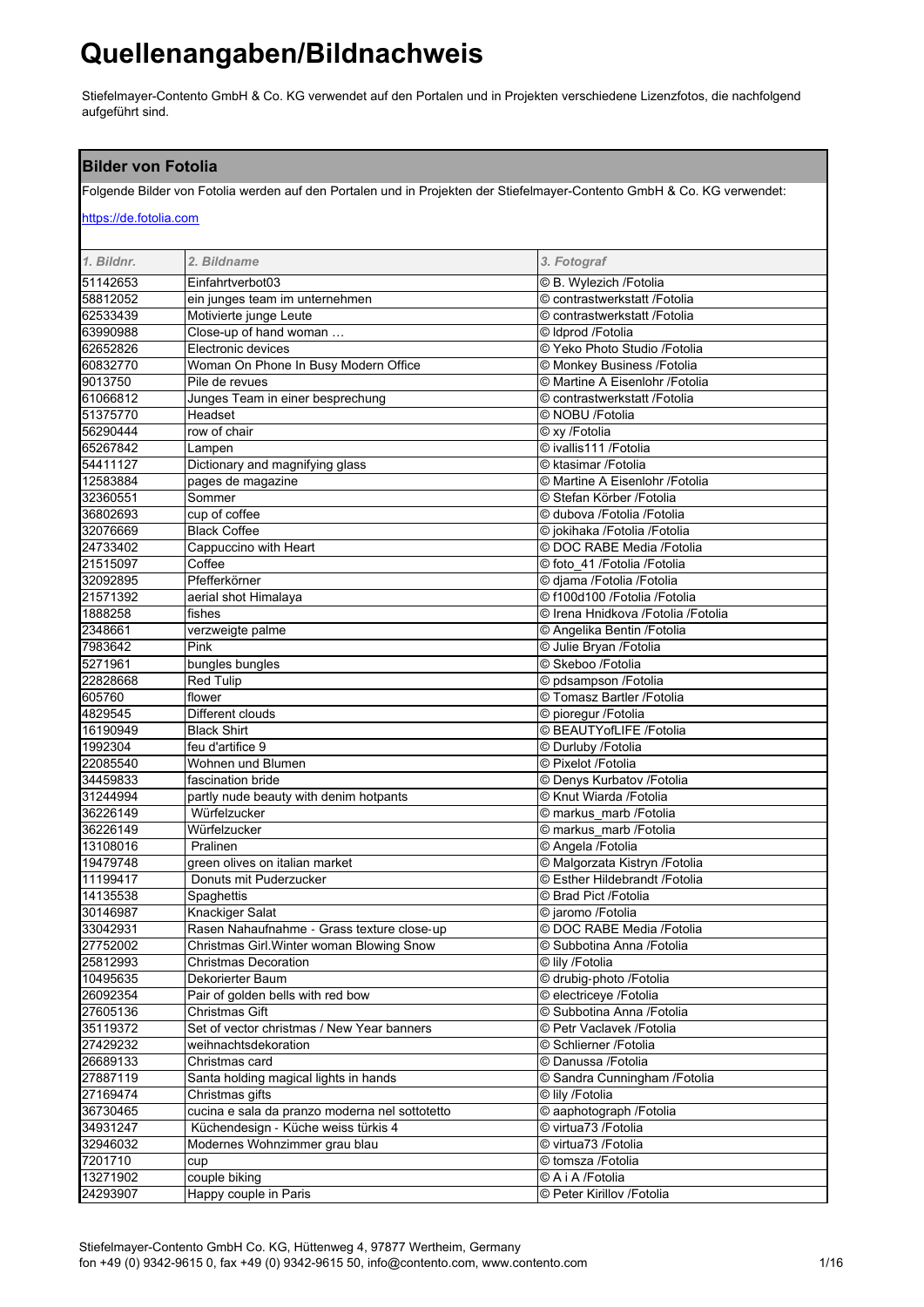| 26976139             | Wellness. Portrait of woman model with shiny long brown hair © seprimoris /Fotolia |                                                |
|----------------------|------------------------------------------------------------------------------------|------------------------------------------------|
| 29785756             | Pure beauty                                                                        | © Maksim Toome / Fotolia                       |
| 14595312             | Haselnüsse                                                                         | © Klaus Eppele /Fotolia                        |
| 34867299             | Süßigkeiten                                                                        | © ChristArt /Fotolia                           |
| 26692264             | Field of Coffee                                                                    | © mooster /Fotolia                             |
| 16992168             | Amarettini                                                                         | © Cpro /Fotolia                                |
| 15295758             | riso                                                                               | © Mi.Ti. /Fotolia                              |
| 14955312             | Glockenblume                                                                       | © Mariposa78 / Fotolia                         |
| 13815298             | Geschälte Pistazien                                                                | © ExQuisine /Fotolia                           |
| 13578438             | Nudeln selber hergestellt                                                          | © Jörg Beuge / Fotolia                         |
| 5229615              | Italian pasta tagliatelle                                                          | © felinda / Fotolia                            |
| 17631271             | Chronograph<br>Starfish on the beach                                               | © Martin Hahn /Fotolia                         |
| 21858060<br>23433658 | Baked mixed vegetable                                                              | © photocreo /Fotolia<br>© Brebca / Fotolia     |
| 18460351             | Suppe02                                                                            | © PHOTO-GRAPHICS.AT /Fotolia                   |
| 30478638             | Brokkoli Gemüse Gesund Bionahrung                                                  | © Ben /Fotolia                                 |
| 17569336             | Tortellini1                                                                        | © Michael Röhrich / Fotolia                    |
| 18246624             | garlic - frischer knoblauch und rosmarin                                           | © emmi /Fotolia                                |
| 27818498             | Happy Christmas Trees                                                              | © Tanigo /Fotolia                              |
| 29104215             | Eidotter                                                                           | C by-studio /Fotolia                           |
| 27171451             | present couple                                                                     | © detailblick /Fotolia                         |
| 8351257              | Salt and Pepper                                                                    | © Daniel Burch / Fotolia                       |
| 11572455             | woman dancing                                                                      | © Zdenka Darula /Fotolia                       |
| 13257271             | Dancing girl                                                                       | © Ivan Bliznetsov /Fotolia                     |
| 17025077             | dancing woman                                                                      | © Zdenka Darula /Fotolia                       |
| 16143191             | Dancing girl                                                                       | © Ivan Bliznetsov / Fotolia                    |
| 16028312             | Mädchen schenkt Blumen                                                             | © Aamon /Fotolia                               |
| 10870776             | Young Man Portrait                                                                 | © Tracie Grant / Fotolia                       |
| 515651               | enjoying                                                                           | © Dimitrije Ostojic /Fotolia                   |
| 22397510             | Boy on vacation                                                                    | © BlueOrange Studio /Fotolia                   |
| 1092878              | newly-married couple                                                               | © Friday / Fotolia                             |
| 8741462<br>3801327   | nummernschild<br>sternenhimmel                                                     | © WoGi /Fotolia<br>© pixeltrap / Fotolia       |
| 12348598             | Grass with white daisies against a white                                           | © Sandra Cunningham / Fotolia                  |
| 16028312             | Mädchen schenkt Blumen                                                             | © Aamon /Fotolia                               |
| 13654924             | blütenornament auf papierstreifen                                                  | © Artenauta / Fotolia                          |
| 3242409              | frog on top of the world                                                           | © Sascha Burkard / Fotolia                     |
| 3242453              | frog                                                                               | © Sascha Burkard / Fotolia                     |
| 5316612              | rainbow-eye-2                                                                      | © Elena Bakhareva /Fotolia                     |
| 11572455             | woman dancing                                                                      | © Zdenka Darula /Fotolia                       |
| 17025077             | dancing woman                                                                      | © Zdenka Darula /Fotolia                       |
| 13257271             | Dancing girl                                                                       | © Ivan Bliznetsov / Fotolia                    |
| 12161104             | orange couch in a minimal living room                                              | © archideaphoto /Fotolia                       |
| 9887303              | Modern interior with sofa                                                          | © zing /Fotolia                                |
| 9743934              | Modern interior with sofa                                                          | © zing /Fotolia                                |
| 12459993             | Sofa with plants                                                                   | © David Humphrey / Fotolia                     |
| 13224951             | Modern dining room                                                                 | © Linus /Fotolia                               |
| 13525373             | pink living room -rendering a                                                      | © rchideaphoto /Fotolia                        |
| 16143191<br>12745311 | Dancing girl<br>St. patrick's day seamless pattern                                 | © Ivan Bliznetsov /Fotolia<br>© lenny /Fotolia |
| 10435189             | 18 Tannenbäume mit Metallschimmer im Vektorformat                                  | © Ginger Ale /Fotolia                          |
| 338172               | flowers-computer generated                                                         | © sax /Fotolia                                 |
| 11650653             | beautifull hearts icon set                                                         | © triling /Fotolia                             |
| 3890790              | Fliegende Dollars                                                                  | © Spectral-Design /Fotolia                     |
| 5690050              | Close-up of senior couple embracing focuses on smiling                             | © Scott Griessel /Fotolia                      |
| 2846860              | woman<br>rose in heart-1                                                           | © Michael Klug / Fotolia                       |
| 9601232              | Freudensprung                                                                      | © Klaus-Peter Adler /Fotolia                   |
| 8624532              | set of grass vector                                                                | © sabri deniz kizil /Fotolia                   |
| 6563804              | Mohnblumen                                                                         | © Wolfgang Jargstorff /Fotolia                 |
| 1409827              | 3d globus                                                                          | © Sebastian Kaulitzki /Fotolia                 |
| 6237806              | Ich liebe Gemüse!                                                                  | © p!xel 66 / Fotolia                           |
| 2552735              | sun                                                                                | © Andrzej Solnica / Fotolia                    |
| 3492742              | alte uhr                                                                           | © FinePix /Fotolia                             |
| 9398820              | Bubbles forming in blue water after lime is dropped into it.                       | © Irochka /Fotolia                             |
| 8334859              | Family sitting on patio smiling                                                    | © Monkey Business / Fotolia                    |
| 4149085              | happy kids                                                                         | © Marzanna Syncerz / Fotolia                   |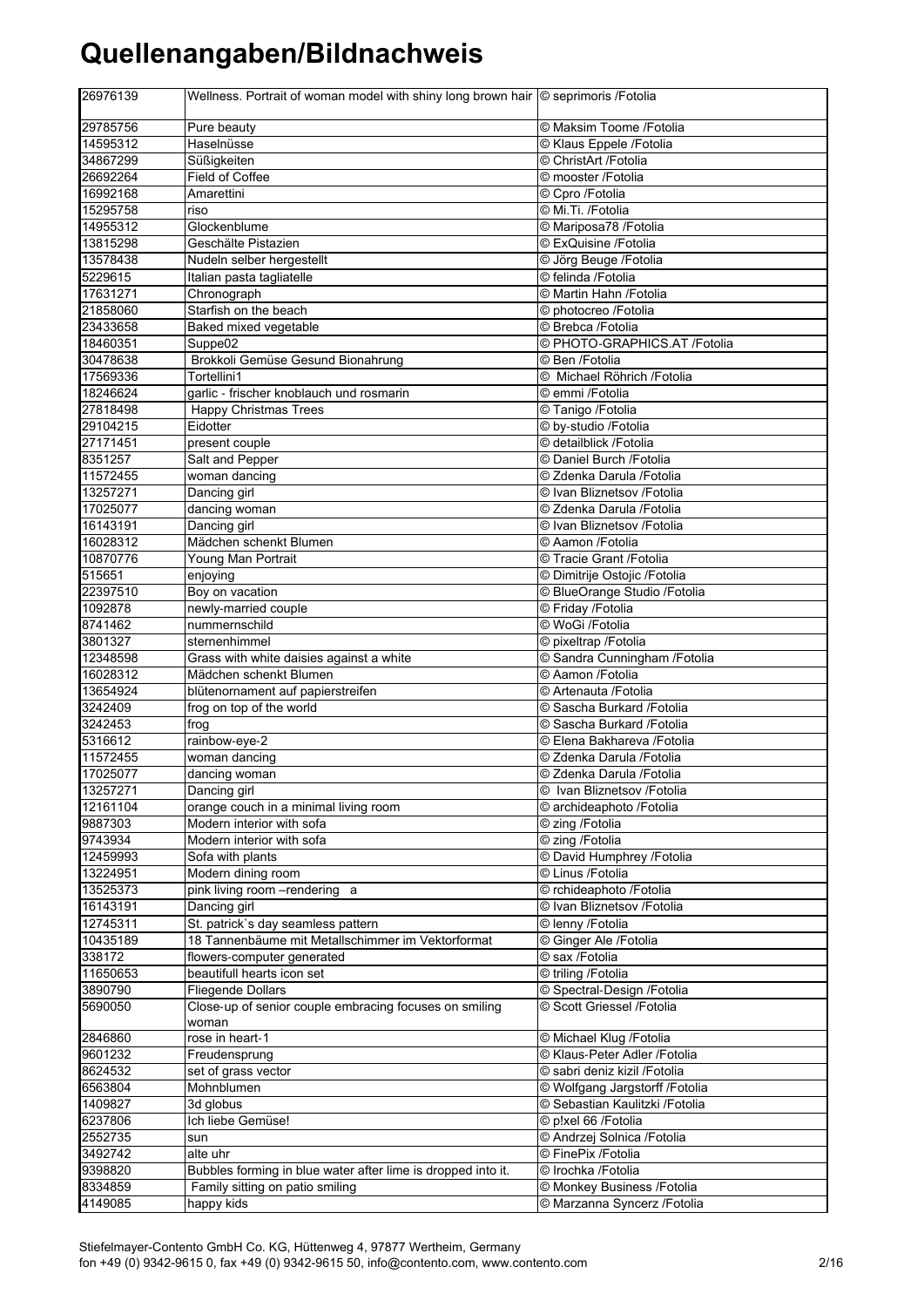| 1476075   | triple                                                          | © Franz Pfluegl /Fotolia        |
|-----------|-----------------------------------------------------------------|---------------------------------|
| 752462    | love couple                                                     | © Kurhan /Fotolia               |
| 2604360   | pretty woman behind wall                                        | © Stephen Coburn / Fotolia      |
| 67945505  | Kitchenware on the wooden shelf.                                | © kosheen /Fotolia              |
| 66334383  | Freunde bei Gartenfest stoßen an                                | © Dan Race /Fotolia             |
| 65937020  | Dating couples                                                  | © 135pixels /Fotolia            |
|           |                                                                 | © Coloures-pic /Fotolia         |
| 65353068  | White Wood / Background                                         |                                 |
| 58922040  | Girl in the airport                                             | © HappyAlex /Fotolia            |
| 57257550  | beautiful living room                                           | © liatris /Fotolia              |
| 56877126  | Christmas decoration - Christmas                                | © Gordan Jankulov / Fotolia     |
| 46970019  | Interior design, detail shot.                                   | © kosheen /Fotolia              |
| 40636866  | grey wall                                                       | © mmphotographie.de /Fotolia    |
| 5112469   | Black and white picture of a girl in old city                   | © Nejron Photo /Fotolia         |
| 4800603   | büro                                                            | © AR /Fotolia                   |
| 668582    | couple having fun                                               | © Live Friis-larsen /Fotolia    |
| 772823    |                                                                 | © Mat Hayward / Fotolia         |
|           | pretty girl                                                     |                                 |
| 967335    | brautpaar                                                       | © Christoph Hähnel / Fotolia    |
| 2440019   | my lovely eyes                                                  | © DNF-Style /Fotolia            |
| 3283602   | beautiful baby looking out from under blanket                   | © Jamey Ekins / Fotolia         |
| 3565089   | snorkelers                                                      | © Marzanna Syncerz / Fotolia    |
| 6905127   | Happy senior woman portrait                                     | © logoboom / Fotolia            |
| 7180865   | Schneewittchen                                                  | © jula /Fotolia                 |
| 10437152  | happy and smiling small girl with her golden retriever dog      | © Saniphoto /Fotolia            |
|           | in a meadow                                                     |                                 |
| 10909609  | Young Boy and Girl                                              | © Gino Santa Maria / Fotolia    |
| 14226281  | <b>Biker</b>                                                    | © dlrz4114 /Fotolia             |
|           |                                                                 |                                 |
| 24139244  | marguerite-land 6                                               | © Patrizia Tilly / Fotolia      |
| 24177026  | marguerite-land 8                                               | © Patrizia Tilly / Fotolia      |
| 24177117  | marguerite-land 9                                               | © Patrizia Tilly / Fotolia      |
| 24280329  | marguerite-land 13                                              | © Patrizia Tilly / Fotolia      |
| 24850686  | young couple in summer park                                     | © Petr Malyshev / Fotolia       |
| 25973122  | Fiber optics background with lots of light spots                | © Péter Mács / Fotolia          |
| 29723025  | marguerite-land 21                                              | © Patrizia Tilly / Fotolia      |
| 30960549  | <b>Bride and Groom</b>                                          | © Karen Grigoryan / Fotolia     |
| 38131592  | close-up portrait of young attarctive women                     | © BestPhotoStudio /Fotolia      |
|           |                                                                 |                                 |
| 40991377  | gemeinsam 2                                                     | © drubig-photo /Fotolia         |
| 41972644  | kleines Mädchen putzt Pony                                      | © Tanja / Fotolia               |
| 43731172  | Couple embracing each other on the Champs Elysees               | © goodluz /Fotolia              |
|           | Avenue                                                          |                                 |
| 44366644  | woman is typing with stylus on device                           | © BestPhotoStudio /Fotolia      |
| 47287947  | attraktive frau liegt auf dem sofa                              | © contrastwerkstatt / Fotolia   |
| 53985702  | lachende frau mit handy im sommer                               | © contrastwerkstatt /Fotolia    |
| 55361164  | Father And Daughter Mending Bike Together                       | © micromonkey /Fotolia          |
| 56983651  | Pretty girl with her arms outstretched having fun at park       | © Karramba Production / Fotolia |
| 60115807  | Wedding details in nature                                       | © Halfpoint / Fotolia           |
| 60875206  | Bordeaux puppy dog playing with bengal kitten. isolated         | © Ermolaev Alexandr / Fotolia   |
|           |                                                                 |                                 |
| 66437354  | sexy elegant couple                                             | © mrcats /Fotolia               |
| 66944702  | Fashion photo of sexy elegant couple in the tender passion      | © mrcats /Fotolia               |
|           |                                                                 |                                 |
| 67672374  | Fashion photo of sexy elegant couple in the tender passion      | © mrcats /Fotolia               |
|           |                                                                 |                                 |
| 68889156  | little girl in the park their home with a dog Husky             | © Rock and Wasp / Fotolia       |
| 69422756  | couple in love                                                  | © Serg Zastavkin / Fotolia      |
| 70507746  | Portrait of happy family laying on carpet                       | © goodluz / Fotolia             |
| 78191171  | Beautiful young woman selfie in the park                        | © javiindy /Fotolia             |
| 79573245  | Bride and groom's hands                                         | © Maria Sbytova / Fotolia       |
| 82500991  | Family time                                                     | © drubig-photo /Fotolia         |
|           | Beautiful blond little girl with two braids showing six fingers |                                 |
| 102239383 |                                                                 | © Mila May / Fotolia            |
|           | (her age) and smiling on sunny day in summer park               |                                 |
|           |                                                                 |                                 |
| 103889150 | Boy with a husky puppy, isolated on white                       | © Natalia Chircova / Fotolia    |
| 111318049 | Happy newborn baby in knitted brown hat, sleeping sweetly       | © Gteam /Fotolia                |
|           | on a soft green bed, putting the pen under his cheek and        |                                 |
|           | hugging toy brown bear                                          |                                 |
|           |                                                                 |                                 |
| 116606204 | Newborn baby sleeping                                           | © Kaspars Grinvalds / Fotolia   |
| 118358891 | Long curly hair. Beautiful blond happy smiling                  | © Victoria Andreas / Fotolia    |
|           | bride girl lookin                                               |                                 |
| 593514    | sportcar on the move                                            | © Mikael Damkier / Fotolia      |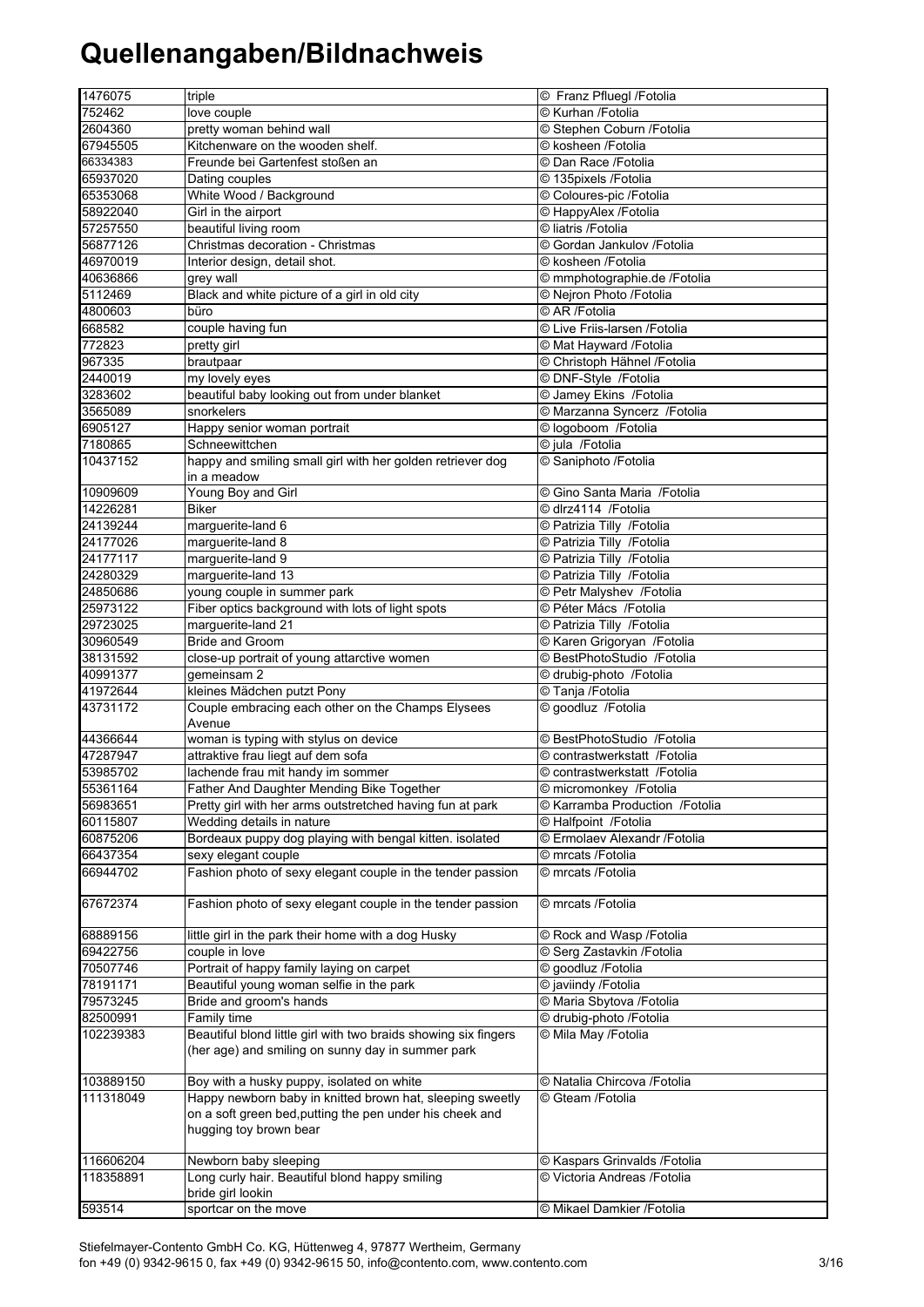| 8481968            | Head shot of man smiling                                  | © Monkey Business /Fotolia                      |
|--------------------|-----------------------------------------------------------|-------------------------------------------------|
| 19713790           | papageienpärchen                                          | © Iza - Fotolia /Fotolia                        |
| 29884608           | Monument Valley at sunset, Utah, USA                      | © Peter Wey /Fotolia                            |
| 30043232           | Freeride snowboarding photo in deep powder                | © dell /Fotolia                                 |
| 32005728           | horse portrait                                            | © Olha Rohulya /Fotolia                         |
| 32672774           | Golden Gate                                               | © Mariusz Blach / Fotolia                       |
| 32677008           | Portrait young beauty dog                                 | © pitrs /Fotolia                                |
| 35147053           | Travel woman hitchhiking                                  | © Maridav /Fotolia                              |
| 35354022           | Chicago Skyline                                           | © rudi1976 /Fotolia                             |
| 40417898           | Miami art deco'                                           | © Migclick /Fotolia                             |
| 43063075           | Leben auf dem Land                                        | © Marina Lohrbach / Fotolia                     |
| 43831486           | Church and Marco Polo tower in Korcula. Croatia.          | © phant /Fotolia                                |
| 44448512           | Wooden pier on the island of Hvar                         | © pitrs /Fotolia                                |
| 38997276           | Junger urbaner Geschäftsmann                              | © Robert Kneschke /Fotolia                      |
| 22397510           | Boy on vacation                                           | © BlueOrange Studio / Fotolia                   |
| 121185625          | Dampfer Fichteturm Blaues Wunder Brücke Sachsen           | © Jyll /Fotolia                                 |
|                    | Sehenswürdigkeiten Panorama                               |                                                 |
| 64630              | chilli                                                    | © Johnny Lye /Fotolia                           |
| 124058             | pink rose                                                 | © Marie Jeanne Iliescu / Fotolia                |
| 127226             | fleur de pissenlit                                        | © Pierre-Alain Dutheil /Fotolia                 |
| 163684             | Flower                                                    | © Lidy Poot /Fotolia                            |
| 350122             | zahnräder                                                 | © Thomas Berg / Fotolia                         |
| 650327             | gold plated wooden picture frame w/ path (wide)           | © Marc Dietrich /Fotolia                        |
| 685193             | sand background                                           | © Elenathewise /Fotolia                         |
| 980293             | confusion                                                 | © photobar / Fotolia                            |
| 1060323            | water drop and water rings                                | © Jaroslav Machacek / Fotolia                   |
| 1244246            | compass                                                   | © Eray / Fotolia                                |
| 1369126            | morgendämmerung                                           | © Andreas Peucker / Fotolia                     |
| 1768086            | freeway sunset                                            | © Charles Aghoian / Fotolia                     |
| 1975887            | fuchsia                                                   | © robert adler /Fotolia                         |
| 2419534            | etchells start 10                                         | © Sportlibrary /Fotolia                         |
| 2465154            | artichoke                                                 | © Myra /Fotolia                                 |
| 2872918            | flying hair                                               | © msdnv /Fotolia                                |
| 3344421            | vacances a la plage                                       | © Christelle /Fotolia                           |
| 3672573<br>3801327 | Knoblauch                                                 | © Friedrich-W. Gärtner /Fotolia                 |
| 3953765            | sternenhimmel                                             | © pixeltrap / Fotolia<br>C Adam Gryko / Fotolia |
| 4113905            | Green peas<br>Pusteblume                                  | © Phimak / Fotolia                              |
| 5103139            | Kronkorken 01                                             | © TM - Design /Fotolia                          |
| 5873911            | isolated closeup sport car on a white background          | © Igor Lubnevskiy /Fotolia                      |
| 6109430            | <b>Red Sunset</b>                                         | © SC-Photo /Fotolia                             |
| 7691087            | Open Road                                                 | © Mikael Damkier / Fotolia                      |
| 8342927            | Antique Gold Frame Isolated                               | © © Rich Yasick 2008 / Fotolia                  |
| 9009326            | Wasabi Nuts                                               | © Stefan Stelzer /Fotolia                       |
| 9132594            | Climbing at sunset                                        | © UBE /Fotolia                                  |
| 9422914            | tennis player throwing ball in air concentrating to serve | © Tonis Pan /Fotolia                            |
| 10124698           | Titel                                                     | © flucas /Fotolia                               |
| 10385583           | Pasta close-up isolated on white background               | © Veaceslav Popovici /Fotolia                   |
| 10485434           | Pomegranates seeds against white                          | © Bogdan Vasilescu / Fotolia                    |
| 10860151           | Flasks and beakers                                        | © James Barber / Fotolia                        |
| 10875137           | vitruvian man                                             | CHP Photo /Fotolia                              |
| 11118242           | tea closeup                                               | © picsfive /Fotolia                             |
| 16111395           | speedway.                                                 | © WONG SZE FEI /Fotolia                         |
| 20797316           | Gugelhupf marmoriert                                      | © Ideenkoch / Fotolia                           |
| 21489863           | Marinemotiv                                               | © luciferfotolia /Fotolia                       |
| 22967827           | Kitchen Towels                                            | © Melica /Fotolia                               |
| 23363514           | plane ticket                                              | © Nicemonkey /Fotolia                           |
| 23741669           | ciliegie                                                  | © Fedefrat /Fotolia                             |
| 25086651           | Northern coast of Trinidad, Caribbean                     | © PHB.cz /Fotolia                               |
| 25836231           | Skyline von New York                                      | © D.aniel /Fotolia                              |
| 26227183           | dance on the beach                                        | © yanlev /Fotolia                               |
| 27996089           | <b>Mandarins</b>                                          | © Aleksandr Bryliaev /Fotolia                   |
| 28127257           | imagen 3d conceptual con bolas                            | © carloscastilla /Fotolia                       |
| 28601230           | World map with horizon                                    | © Spencer / Fotolia                             |
| 31016374           | Ranunkel - Ranunculus Asiaticus, Nahaufnahme              | © Harald Biebel / Fotolia                       |
| 32541002           | Echtes Vanilleeis mit Vanilleschote im Glas               | © unpict /Fotolia                               |
| 32668701           | Bierbank                                                  | © J.M. /Fotolia                                 |
| 33617786           | White Wall                                                | © msfisch /Fotolia                              |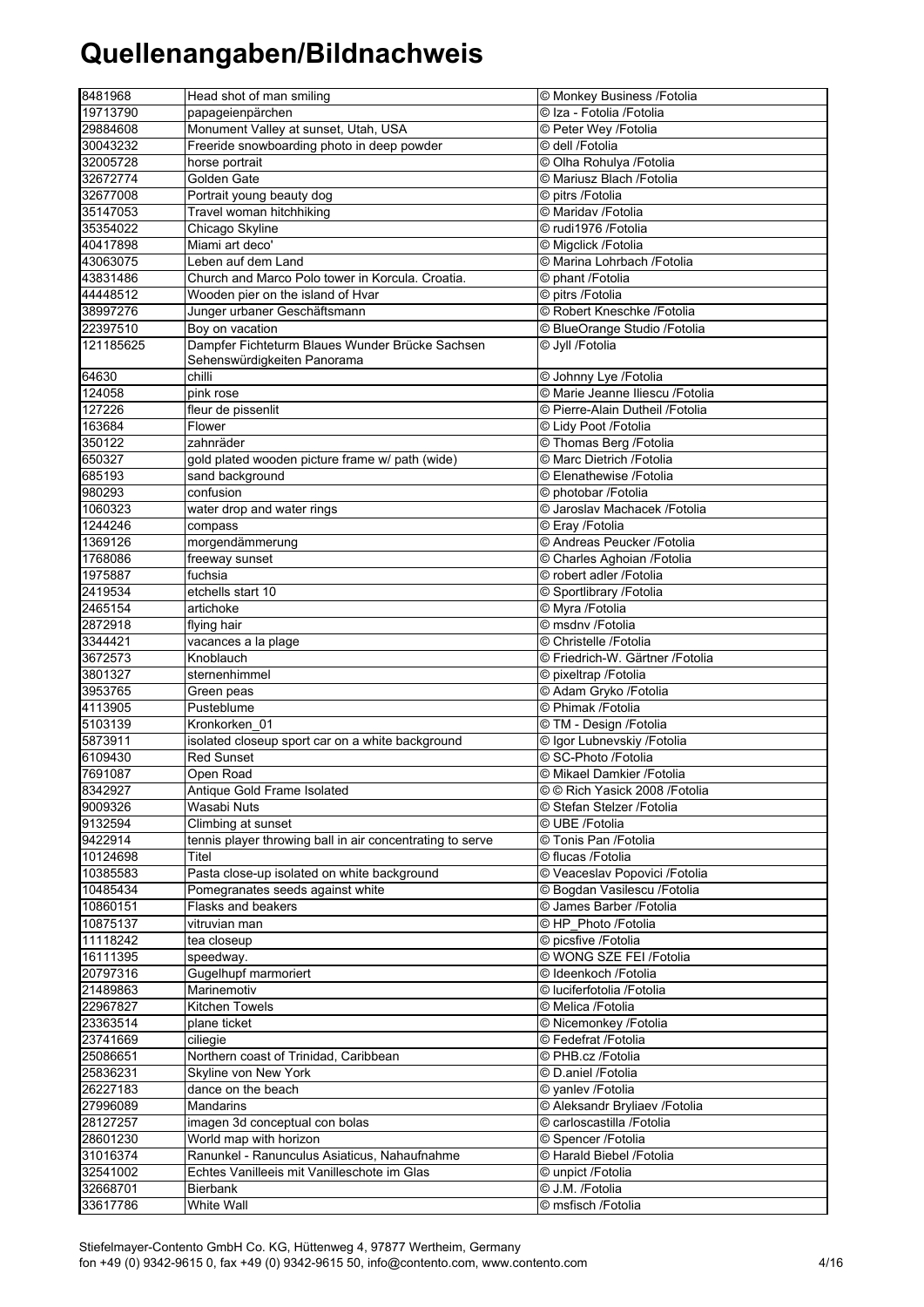| 35315840  | light House                                                    | © Alexandre Zveiger / Fotolia  |
|-----------|----------------------------------------------------------------|--------------------------------|
|           | ice cubes with mint                                            | © Okea /Fotolia                |
| 36237874  |                                                                |                                |
| 38533114  | Schokolade                                                     | © Thomas Francois / Fotolia    |
| 40138067  | place setting 3                                                | © stockphoto-graf /Fotolia     |
| 40348395  | Water Curved Wave.                                             | © shyshka /Fotolia             |
| 40607001  | Rasen Roboter freigestellt                                     | © Daniel Nimmervoll /Fotolia   |
| 40731219  | pile envelopes on white background                             | © vadim yerofeyev /Fotolia     |
| 41136370  | Ente fahren                                                    | © dieter76 /Fotolia            |
| 41997384  | London Tower Bridge Panorama                                   | © Peggy Stein /Fotolia         |
| 42082106  | Living room                                                    | © 3DarcaStudio /Fotolia        |
| 42615159  | Highway 163 in Monument Valley                                 | © Andy /Fotolia                |
| 44963169  | Zimtsterne, Gebäck                                             | © photocrew /Fotolia           |
| 45994050  | Pouring wine into glass isolated on white                      | © pabijan /Fotolia             |
| 46088358  | Golf club and ball                                             | © zorandim75 /Fotolia          |
|           |                                                                |                                |
| 46525747  | sun and water waves                                            | © lapencia /Fotolia            |
| 47098282  | Sailing yacht on the race                                      | © aragami /Fotolia             |
| 47154003  | Dampfende Teekanne                                             | © oonlight /Fotolia            |
| 48407265  | Berry Tarts with lemon cream and icing sugar                   | © Joern Rynio /Fotolia         |
| 49377374  | Oven Roasted Vegetables                                        | © Daniel Vincek /Fotolia       |
| 49461906  | Red wine splash collection                                     | © stockphoto-graf / Fotolia    |
| 50935552  | cashew heap                                                    | © bergamont / Fotolia          |
| 51258414  | Pie on orange                                                  | © designelements / Fotolia     |
| 52077167  | Greek salad with feta cheese, olives and vegetables, isolated  | © cook_inspire /Fotolia        |
|           |                                                                |                                |
| 52944544  | golf - 55                                                      | © Salome / Fotolia             |
| 53279590  | audio microphone retro style                                   | © Sergey Nivens / Fotolia      |
| 54816437  | Fruit salad. Blueberry, Nectarine, and Shiso Salad,            | © slast20 /Fotolia             |
| 55912819  | white and violet roses on window sill                          | © Diana Taliun /Fotolia        |
| 55929654  | Portrait of smiling businessman with eyeglasses                | © goodluz / Fotolia            |
| 57067531  | red wine bottle                                                | © Natika /Fotolia              |
|           |                                                                |                                |
| 61246385  | Kleine Dame beim Essen :-))                                    | © StefanieB. /Fotolia          |
| 63802004  | Nice loft, kitchen                                             | © alexandre zveiger / Fotolia  |
| 65048374  | Smiling baby after shower                                      | © didesign /Fotolia            |
| 66700399  | Creamy ice cream with raspberries                              | © Africa Studio /Fotolia       |
| 68539509  | Isolated electronic devices vector set. Laptop, tablet,        | © mpfphotography /Fotolia      |
|           | computer                                                       |                                |
| 70674138  | wine glass set                                                 | © stockphoto-graf /Fotolia     |
| 70767882  | Moderne Einbauküche mit Kochinsel                              | © deepvalley /Fotolia          |
| 72446775  | Modern white bathroom                                          | © slavun /Fotolia              |
| 77674675  | Green grass and spring flowers                                 | © Alexander Raths / Fotolia    |
| 78255756  | Maßband und Nähzeug freigestellt                               | © interklicks /Fotolia         |
| 82052711  | Young female designer measuring textile material               | © nenadaksic /Fotolia          |
| 84297964  | Fathers day composition. Studio shot on wooden                 | © Halfpoint /Fotolia           |
|           | background.                                                    |                                |
| 84708101  | LKW werden am Depot eines Warenlagers beladen                  | © industrieblick /Fotolia      |
|           | // shipping                                                    |                                |
| 84769811  | piano cottura di una cucina bianca                             | © Iulu /Fotolia                |
| 89021495  | Yoga and meditation. Silhouette of man in moontains.           | © Catwoman /Fotolia            |
| 89045782  | desk space and grill                                           | © magdal3na /Fotolia           |
| 89231605  | Summer is better with a cold beer                              | © ikostudio /Fotolia           |
| 92603519  | Wanderschuhe am Eibsee                                         | © Jenny Sturm / Fotolia        |
|           |                                                                |                                |
| 95959055  | battery powered drill and drill bits                           | © leonid_shtandel /Fotolia     |
| 96813948  | girl playing on a winter walk                                  | © Konstantin Yuganov /Fotolia  |
| 97304868  | Capri island in Italy                                          | © Sergii Figurnyi /Fotolia     |
| 100414669 | elegant furniture and design in modern patio                   | © zhu difeng /Fotolia          |
| 101830538 | Osterkarte                                                     | © JiSign /Fotolia              |
| 101831131 | Osterkarte                                                     | © JiSign /Fotolia              |
| 102984247 | chocolate cake on a baking sheet                               | © Anatoly Repin / Fotolia      |
| 103249388 | Stainless steel big freezer isolated on white                  | © customdesigner /Fotolia      |
| 104600089 | Vintage red velvet curtain with light spots in a concert hall. | © neosiam /Fotolia             |
| 106606446 | Stylish home place for relax                                   | © Photographee.eu /Fotolia     |
| 108117020 | Junge isst eis im sommer                                       | © drubig-photo /Fotolia        |
| 110053434 | Family running with dog                                        | © Rido /Fotolia                |
| 111309320 | Couple cooking together                                        | © Boggy /Fotolia               |
| 112331425 | Man correcting the sleeve of his shirt                         | © Rostislav Sedlacek / Fotolia |
| 112560384 | Sommer, Sonne, Blumenwiese - Banner                            | © Floydine /Fotolia            |
|           |                                                                |                                |
| 112913272 | Rustic wooden table in a wine cellar                           | © gudrun /Fotolia              |
| 113269717 | Double hamburgers on wooden table                              | © Africa Studio /Fotolia       |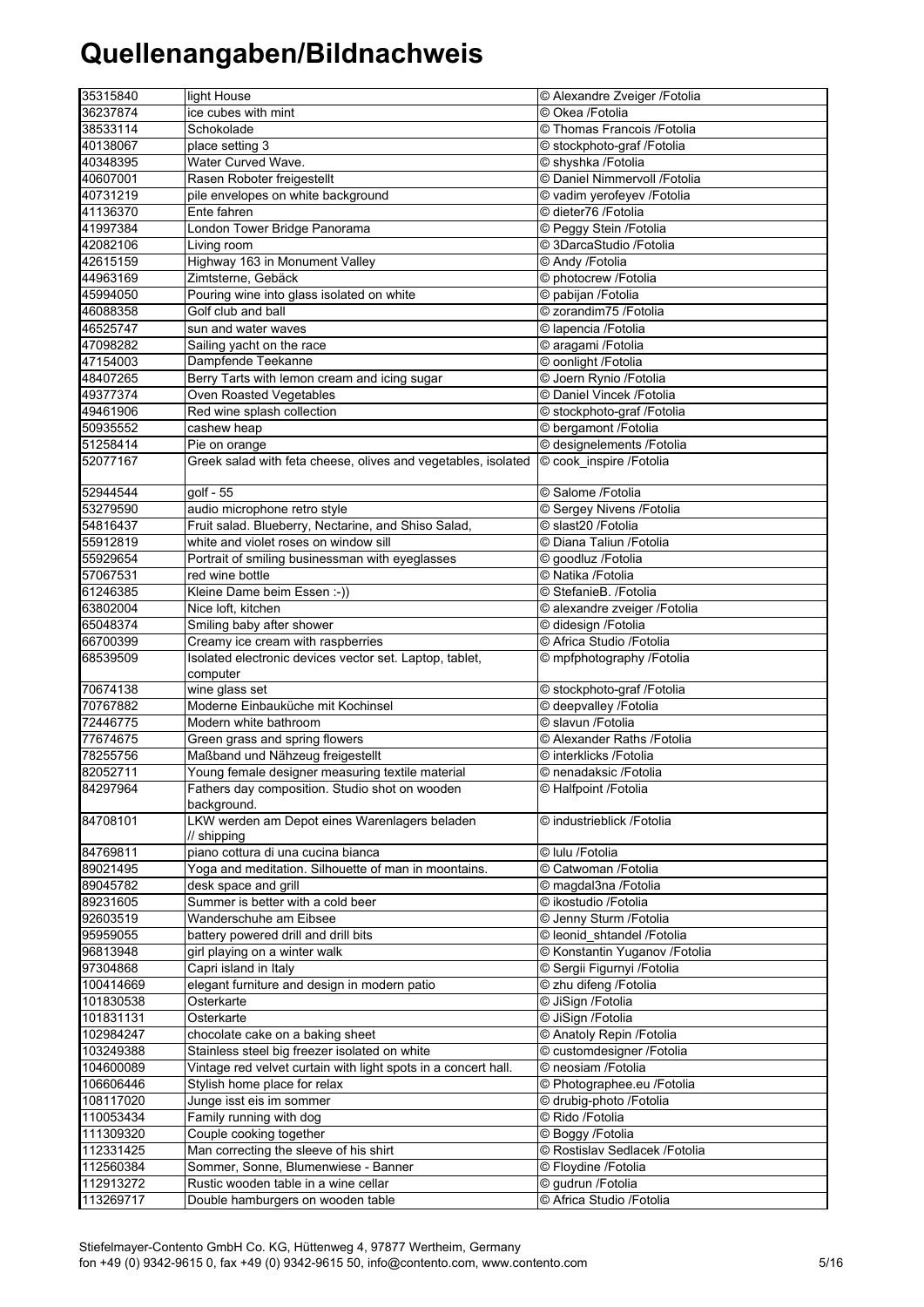| 113721094 | Sonnenuntergang am Meer im Urlaub                                                                       | © eyetronic /Fotolia           |
|-----------|---------------------------------------------------------------------------------------------------------|--------------------------------|
| 114918170 | towels                                                                                                  | © magdal3na / Fotolia          |
| 114964040 | Tree Logo Concept with Monogram Outlines Leaves                                                         | © twindesigner /Fotolia        |
|           | Shape. Tree Icon, Leaves Logo, Spiritual Logo.                                                          |                                |
| 117523250 | Vector logo. Golden Cat Polygon                                                                         | © sodesignby /Fotolia          |
| 120255763 | Gelbe Blätter im Herbst verzieren einen breiten unscharfen                                              | © Smileus /Fotolia             |
|           | Hintergrund aus Glanzlichtern im Wald                                                                   |                                |
| 120260110 | Mint decorations in living room interior                                                                | © Photographee.eu /Fotolia     |
| 121789543 | Interior with wooden cabinet and armchair 3d rendering                                                  | © Vadim Andrushchenko /Fotolia |
| 123407508 | night view of urban traffic with cityscape in Shanghai, China.                                          | © fanjianhua /Fotolia          |
| 123584568 | Bergsteiger auf einem Gipfel im Gebirge bei Nebel                                                       | © Visions-AD /Fotolia          |
| 126867067 | Group of friends making barbeque in the backyard.                                                       | © oneinchpunch /Fotolia        |
| 129285900 | hungry dog bowl                                                                                         | © Javier brosch /Fotolia       |
| 132229463 | Grey room with pattern carpet                                                                           | © Photographee.eu /Fotolia     |
| 136321570 | modern nordic kitchen in loft apartment. 3D rendering                                                   | © 2mmedia / Fotolia            |
| 137986373 | Luxusurlaub auf einer einsamen Insel                                                                    | © eyetronic /Fotolia           |
| 137999037 | Kaninchen Baby Osterkarte                                                                               | © drubig-photo /Fotolia        |
| 139854044 | Wertheim, #7000                                                                                         | © till beck /Fotolia           |
| 140624241 | Craft Beer Sold Here Rough Banner. Vector Artisan                                                       | © wow_subtropica /Fotolia      |
|           | Beverage Illustration Design Concept On Grunge                                                          |                                |
|           | Distressed Background                                                                                   |                                |
| 142527055 | pelleteuse en action                                                                                    | © Image'in /Fotolia            |
| 145364453 | brushed metal plate                                                                                     | © Andrey Kuzmin / Fotolia      |
| 147440162 | <b>Sichtbeton Textur</b>                                                                                | © Ingo Friedrich / Fotolia     |
| 157514845 | Blumenwiese - Hintergrund Panorama - Sommerblumen                                                       | © S.H.exclusiv /Fotolia        |
| 158458539 | Matterhorn                                                                                              | © by-studio /Fotolia           |
| 162126497 | Grüne saftige Wiese mit glücklichen Kühen                                                               | © Michael /Fotolia             |
| 162170891 | Happy woman on the sunset in nature in summer<br>with open hands                                        | © JenkoAtaman /Fotolia         |
| 163270901 | Blue living room room with wooden                                                                       | © archideaphoto /Fotolia       |
| 164023309 | bride with the beautiful blue dress and groom hugging with                                              | © Вадим Пастух /Fotolia        |
|           | views of the beautiful green mountains and lake with                                                    |                                |
|           | blue water                                                                                              |                                |
| 166868557 | Kalb auf einer saftigen Almwiese                                                                        | © Michael /Fotolia             |
| 168220497 | Grußkarte - bunte Blumenwiese - Sommerblumen                                                            | © S.H.exclusiv /Fotolia        |
| 168655350 | happy couple man and woman tourist at top of mountain<br>at sunset a hike in summer                     | © JenkoAtaman / Fotolia        |
| 170793235 | Elevated View Of Apartment                                                                              | © Andrey Popov / Fotolia       |
| 170928721 | Kuh mit Matterhorn                                                                                      | © by-studio /Fotolia           |
| 179727950 | Bitcoin, abstract golden symbol of internet money.                                                      | © makstry /Fotolia             |
|           | Digital Crypto currency symbol.                                                                         |                                |
| 184034237 | Modern reception with blank poster side                                                                 | © peshkova /Fotolia            |
| 186895273 | Love doodles background                                                                                 | © Wild Orchid /Fotolia         |
| 1602041   | Vector seamless texture. Beautiful patchwork pattern for<br>design and fashion with decorative elements | © iulilel / Fotolia            |
| 77553306  | Tree silhouette                                                                                         | © tigatelu /Fotolia            |
| 180228157 | Watercolor hand drawn seamless pattern with beautiful                                                   | © kostanproff /Fotolia         |
|           | flowers and colorful birds on white background.                                                         |                                |
| 1465318   | world globe                                                                                             | © Eray /Fotolia                |
| 4799643   | Weihnachtsstern                                                                                         | © Caila /Fotolia               |
| 11325171  | Geschenkband                                                                                            | © Israfil Sen / Fotolia        |
| 13846029  | <b>Tulpengruß</b>                                                                                       | © Sabimm / Fotolia             |
| 27420795  | Weihnachtsmotiv Rehe                                                                                    | © herzform /Fotolia            |
| 34135392  | Rosé and redwine                                                                                        | © victoria p. /Fotolia         |
| 35259541  | <b>Blauweißes Herz</b>                                                                                  | © Jeanette Dietl / Fotolia     |
| 36708933  | Stoffherzen                                                                                             | © Coloures-Pic /Fotolia        |
| 37506130  | Orange fruits with Splashing water                                                                      | © Lukas Gojda / Fotolia        |
| 38291522  | Steinwand                                                                                               | © Oliver Buchmüller /Fotolia   |
| 39022064  | Holzherzi love you 1                                                                                    | © ChristArt /Fotolia           |
| 42171855  | Obst 315                                                                                                | © K.-U. Häßler /Fotolia        |
| 42854798  | Valentinstag - Türe zum Herzen                                                                          | © Jeanette Dietl /Fotolia      |
| 43051311  | Tomato, Basil, and Pepper                                                                               | © Barbara Pheby / Fotolia      |
| 43207335  | oktoberfest dog                                                                                         | © Javier brosch /Fotolia       |
| 43416178  | Drei Cupcakes zum Geburtsgtag mit Geburtstagskerzen                                                     | © AgataCreate /Fotolia         |
| 43694658  | Happy Hour Cocktail Stamp                                                                               | © squarelogo /Fotolia          |
| 43979328  | Planet Earth with Rising sun with room for text or<br>copy space.                                       | © storm /Fotolia               |
| 44515029  | Margerite und blaue Schleife vor Holzhintergrund                                                        | © jd-photodesign /Fotolia      |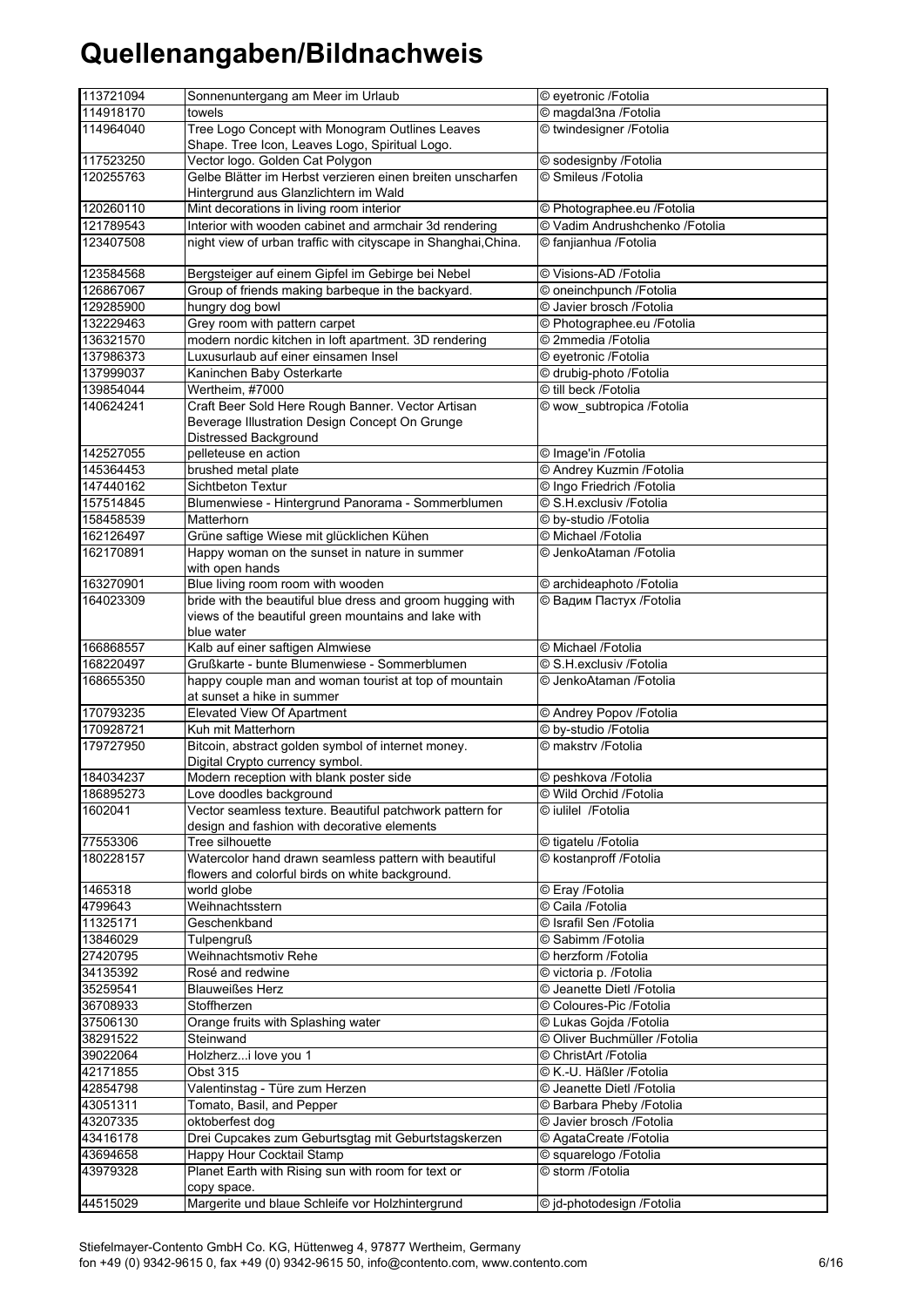| 44831851  | french dog wine baguette beret                                                            | © Javier brosch /Fotolia       |
|-----------|-------------------------------------------------------------------------------------------|--------------------------------|
| 45061017  | Figs                                                                                      | © Barbara Pheby / Fotolia      |
| 46157504  | Vintage beer poster                                                                       | © lukeruk /Fotolia             |
| 48711480  | seamless pattern with healthy lifestyle icons                                             | © kusuriuri /Fotolia           |
| 48764991  | icecold drinks                                                                            | © stockphoto-graf /Fotolia     |
| 49236349  | Weinflaschen Collage 3                                                                    | © Apart Foto /Fotolia          |
| 49691916  | <b>Happy Hour card</b>                                                                    | © nokastudio /Fotolia          |
| 49936889  | Zebra                                                                                     | © mirpic /Fotolia              |
| 51835172  | Grunge Background                                                                         | © Ronald /Fotolia              |
| 54071633  | oktoberfest dog                                                                           | © Javier brosch / Fotolia      |
| 54675950  | München mit Rathaus und Frauenkirche                                                      | © Henry Czauderna /Fotolia     |
| 55992255  | chalkboard coffee and tea signs on a black background                                     | © rtguest /Fotolia             |
| 58676126  | Cats seamless                                                                             | © gollli /Fotolia              |
| 62649055  | Old Town Hall and Marienplatz in the Morning, Munich,<br>Bavaria, G                       | © anshar73 / Fotolia           |
| 63440251  | Trophy Cup Flat Icon                                                                      | © dacianlogan /Fotolia         |
| 64875980  | Beer texture with dew drops and foam                                                      | © rcfotostock /Fotolia         |
| 65501332  | Spielplan                                                                                 | © Coloures-Pic /Fotolia        |
| 69712223  | dogs and cats seamless                                                                    | © gollli /Fotolia              |
| 70207419  | Wine                                                                                      | © hitdelight /Fotolia          |
| 72165384  | Fresh lavender on wood                                                                    | © Jag_cz /Fotolia              |
| 72992790  | beer_glass                                                                                | © alexonline /Fotolia          |
| 74567453  | blue and brown vintage pattern 7 dec 14                                                   | © nnnnae /Fotolia              |
| 74635321  | Munich Alps sunset                                                                        | © FleischiPixel /Fotolia       |
| 78101071  | Wildflowers                                                                               | © zenina /Fotolia              |
| 78693016  | set of flowers for making bouquet with instrument                                         | © Maksim Denisenko /Fotolia    |
| 79134243  | Black iron asian tea set                                                                  | © Natalia Klenova / Fotolia    |
| 79431289  | crocodile leather texture background                                                      | © Yanukit /Fotolia             |
| 80808394  | Herz aus bunten Knöpfen                                                                   | © Sandra Thiele / Fotolia      |
| 81191370  | Tea party invitation                                                                      | © fireflamenco /Fotolia        |
| 81881643  | <b>Holztafel in Herzform</b>                                                              | © PhotographyByMK /Fotolia     |
| 81882984  | Retro Bycicle Repair Vector Label or Logo Template                                        | © createvil /Fotolia           |
| 81990812  | asian patterns                                                                            | © nnnnae /Fotolia              |
| 84017004  | Tea                                                                                       | © Natalia Klenova / Fotolia    |
| 84154438  | Tafel, Einladung, mit Herz                                                                | © Urheber: Gisela /Fotolia     |
| 85163918  | flamingo and exotic plants mirror print                                                   | © berry2046 /Fotolia           |
| 86281047  | soccer ball                                                                               | © Alekss / Fotolia             |
| 86557166  | White marble texture, detailed structure of marble in natural                             | © noppadon /Fotolia            |
|           | patterned for background and design.                                                      |                                |
| 87889012  | Triangles background, seamless pattern, line design                                       | © kovalto1 /Fotolia            |
| 88330127  | Brooklyn bridge and downtown New York City in beautiful<br>sunset                         | C kanonsky /Fotolia            |
| 89357853  | Hand drawn dressed up deer                                                                | © Marina Gorskaya / Fotolia    |
| 89421288  | Self service stamp                                                                        | © Self service stamp / Fotolia |
| 89760942  | Old Persian carpet with pattern. top view                                                 | © perfectlab /Fotolia          |
| 90044087  | white wine                                                                                | © whitestorm /Fotolia          |
| 90087219  | <b>Happy Birthday Card</b>                                                                | © bf87 /Fotolia                |
| 92781792  | a seamlessly floral pattern set. 10 of tileable pattern units.<br>a editable vector file. | © Watcharapon / Fotolia        |
| 92801345  | Seamless pattern with Beautiful flowers, Watercolor<br>painting                           | © kostanproff /Fotolia         |
| 93196165  | Red silver Christmas background typography                                                | © wenani /Fotolia              |
| 94061690  | Christmas vector icons                                                                    | © jack1e /Fotolia              |
| 96488353  | Couple teddy bears in love's embrace sitting on wooden<br>table                           | © pingpao /Fotolia             |
| 96678060  | Beer bottle with type design                                                              | © Marina Gorskaya /Fotolia     |
| 98229258  | seamless stripes pattern                                                                  | © orangeberry /Fotolia         |
| 98577207  | Hand Drawn Seamless Patterns Collection                                                   | © Iveta Angelova /Fotolia      |
| 98702050  | Vectorized watercolor drawing.                                                            | © lovelava /Fotolia            |
| 98893344  | Seamless pattern with Blue flower petal                                                   | © lovelava /Fotolia            |
| 99555985  | retro seamless valentines day hearts pattern                                              | © TeddyandMia /Fotolia         |
| 99611462  | Marble texture background                                                                 | © ParinPIX /Fotolia            |
| 100241692 | Miniature car carrying red heart cushion                                                  | © Tierney /Fotolia             |
| 100403274 | motorcycle grunge vector silhouette, retro emblem and<br>label                            | © lapencia / Fotolia           |
| 102728064 | Damask seamless floral pattern. Royal wallpaper.                                          | © striZh /Fotolia              |
| 103331791 | Urban youth lifestyle photo collage                                                       | © Bits and Splits /Fotolia     |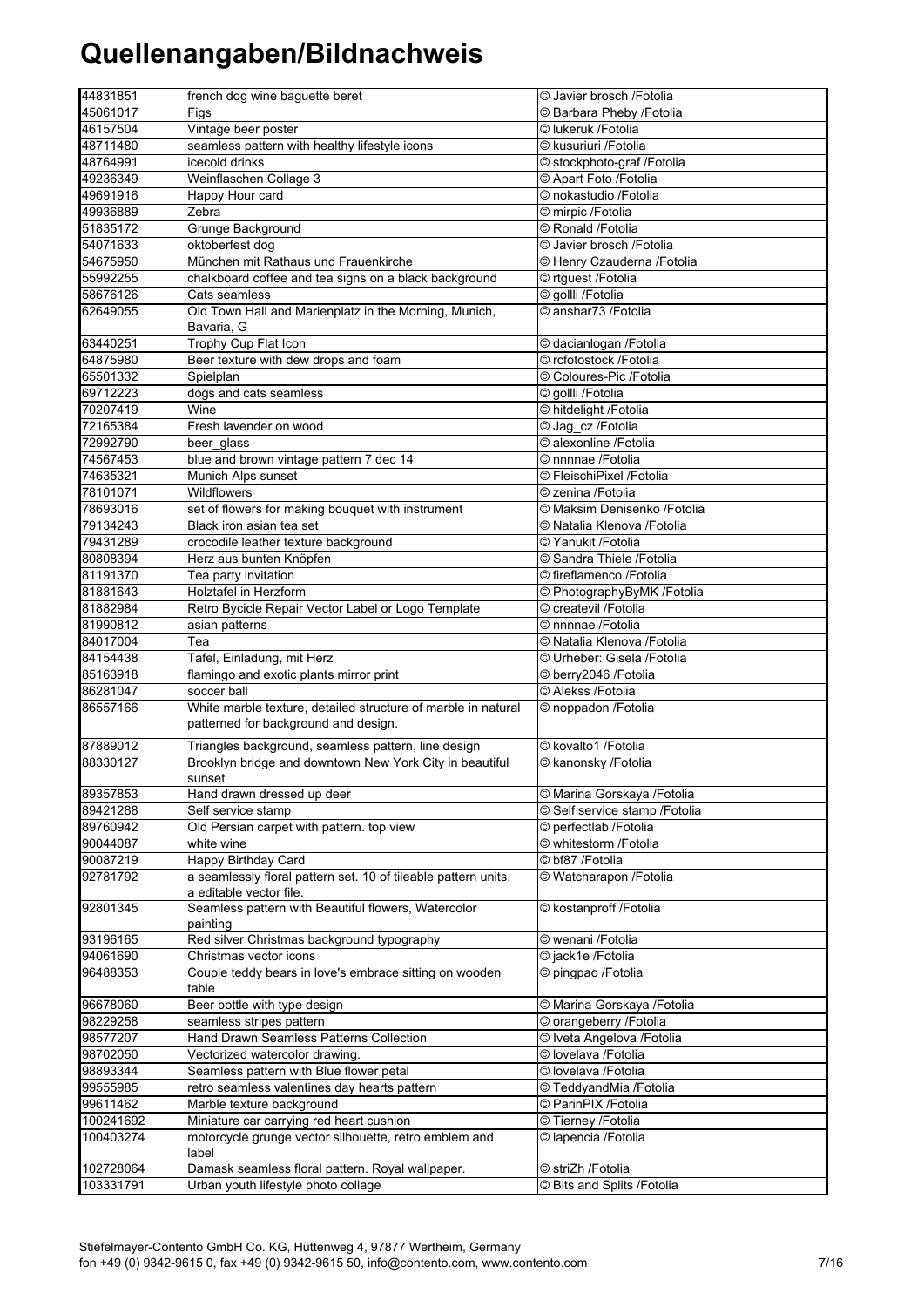| 105815177 | Summer photo album on wood table. instant photo of<br>polaroid camera - vintage and retro style                                        | © jakkapan / Fotolia        |
|-----------|----------------------------------------------------------------------------------------------------------------------------------------|-----------------------------|
| 105828261 | Barbecue hand drawn elements set in sketch style isolated                                                                              | © Paul Malyugin / Fotolia   |
|           | on white background. Tools and foods for bbq party                                                                                     |                             |
| 105833854 | mountain with texture. Sketch illustration with quote                                                                                  | © librebird /Fotolia        |
| 105834675 | Reifenspuren, Reifenprofile, Fahrradreifen                                                                                             | © PixlMakr /Fotolia         |
| 106033396 | Doodle cartoon Cats seamless background                                                                                                | © gollli /Fotolia           |
| 106627374 | Berlin - Brandenburg Gate at night                                                                                                     | © Ttstudio /Fotolia         |
| 106679534 | Cruise To Caribbean With Palm tree On Coral Beach                                                                                      | © Romolo Tavani / Fotolia   |
| 106764464 | Make a wish card with dandelion fluff                                                                                                  | © Sergey Kolesov / Fotolia  |
| 106814036 | Blank leather jeans label                                                                                                              | © AlenKadr / Fotolia        |
| 107443102 | <b>Turkish Carpet Background</b>                                                                                                       | © ellisia /Fotolia          |
| 107627301 | Welcome rusty metal sign                                                                                                               | © Balint Radu / Fotolia     |
| 107679092 | carbon fiber texture background                                                                                                        | © stockphoto-graf /Fotolia  |
| 107734907 | fishes waiting for food                                                                                                                | © Kolevski.V /Fotolia       |
| 108510250 | Tropical seamless pattern with leaves. Watercolor                                                                                      | © natali art /Fotolia       |
|           | background with tropical leaves.                                                                                                       |                             |
| 109704986 | Retro food quote designs set of colorful labels                                                                                        | © cienpiesnf /Fotolia       |
| 111872726 | Beer zone vintage rusty metal sign                                                                                                     | © Balint Radu / Fotolia     |
| 111968144 | Medicine symbols in a shape of medical cross                                                                                           | © Vector Tradition /Fotolia |
| 112060381 | Party zone vintage rusty metal sign                                                                                                    | © Balint Radu /Fotolia      |
| 112290548 | Dog Paw Print Seamless, anilams pattern, vector illustration                                                                           | © anutaberg /Fotolia        |
|           |                                                                                                                                        |                             |
| 112490266 | My kitchen my rules vintage metal sign                                                                                                 | © Balint Radu / Fotolia     |
| 114273745 | Köln Panorama bei Sonnenuntergang                                                                                                      | © John Smith /Fotolia       |
| 114589402 | Card with a white lace.                                                                                                                | © svaga /Fotolia            |
| 115888094 | blau weiß Karo Tischdecke Muster kariert                                                                                               | C K.C. /Fotolia             |
| 119492747 | Set of birthday greeting cards design                                                                                                  | © littleWhale /Fotolia      |
| 119970164 | 酉 フラミンゴ 年賀状<br>背景                                                                                                                      | © J BOY /Fotolia            |
| 120495980 | smile_lettering_design                                                                                                                 | © antoshkaforever / Fotolia |
| 121704951 | live your dream inscription. Greeting card with calligraphy.                                                                           | © pavector /Fotolia         |
|           | Hand drawn design. Black and white.                                                                                                    |                             |
| 123461105 | Whiskey card for packaging                                                                                                             | © Roverto /Fotolia          |
| 125196230 | Cartoon magic unicorn.                                                                                                                 | © Martyshova / Fotolia      |
| 125891896 | Weihnachten Kerzen dekoration                                                                                                          | © karepa / Fotolia          |
| 126108484 | Paris, traffic on the Seine river at sunset, with Eiffel tower i                                                                       | © s4svisuals /Fotolia       |
|           |                                                                                                                                        |                             |
| 126220738 | Drama queen saying. Typography poster, sticker design,<br>apparel print. Black vector text at white grunge background.                 | © Anna Kutukova / Fotolia   |
| 126780284 | Outline flower mandala. decorative ornament. floral design<br>element. flower vector mandala. hippie stuff. Pink gradient<br>colors.   | © tanyabosyk /Fotolia       |
| 129104360 | Sea pebbles background                                                                                                                 | © Dinadesign / Fotolia      |
| 131365910 | Dog adoption hand written lettering. Brush lettering quote                                                                             | © tanyabosyk /Fotolia       |
|           | about the dog Life is better with a dog. Vector motivational                                                                           |                             |
|           | saying with black and golden ink on white isolated<br>background.                                                                      |                             |
| 132486772 | hand written illustration with phrase Home is where your d                                                                             | © tanyabosyk /Fotolia       |
|           | og is. Hand drawn inspirational quote about pet.                                                                                       |                             |
|           | Lettering for posters, t-shirts, cards, invitations, stickers,                                                                         |                             |
|           | banners.                                                                                                                               |                             |
| 132796360 | Aerial view of London and the River Thames                                                                                             | © heyengel /Fotolia         |
| 132973072 | Hand drawn label set                                                                                                                   | © zsooofija /Fotolia        |
| 133859836 | Vector spring vintage floral greeting card with bouquet of                                                                             | © depiano / Fotolia         |
|           | roses                                                                                                                                  |                             |
| 134140807 | Blue clear transparent water background with sand                                                                                      | © Ivan Kurmyshov /Fotolia   |
| 134202166 | Vector set of Valentine's Day hand drawn posters or<br>greeting card with handwritten calligraphy quotes, phrase and<br>illustrations. | © sergo77 /Fotolia          |
| 134792556 | bones background pattern icon vector illustration design                                                                               | © Gstudio Group / Fotolia   |
| 135930828 | Fell Hintergrund mit schöner Struktur                                                                                                  | © Tobias /Fotolia           |
| 140250660 | Hand drawn saying                                                                                                                      | © Yulia /Fotolia            |
| 143400969 | Text template for design Wake up and workout, Sport                                                                                    | © pomolchim /Fotolia        |
|           | Motivation Quote, Positive typography                                                                                                  |                             |
| 143829550 | When life gives you lemons reach for the tequila vintage                                                                               | © Balint Radu / Fotolia     |
|           | rusty metal sign                                                                                                                       |                             |
| 144050784 | Burger road sing. City sign neon. Logo, emblem. Burger<br>neon sign, bright signboard, light banner.                                   | © mar1koff /Fotolia         |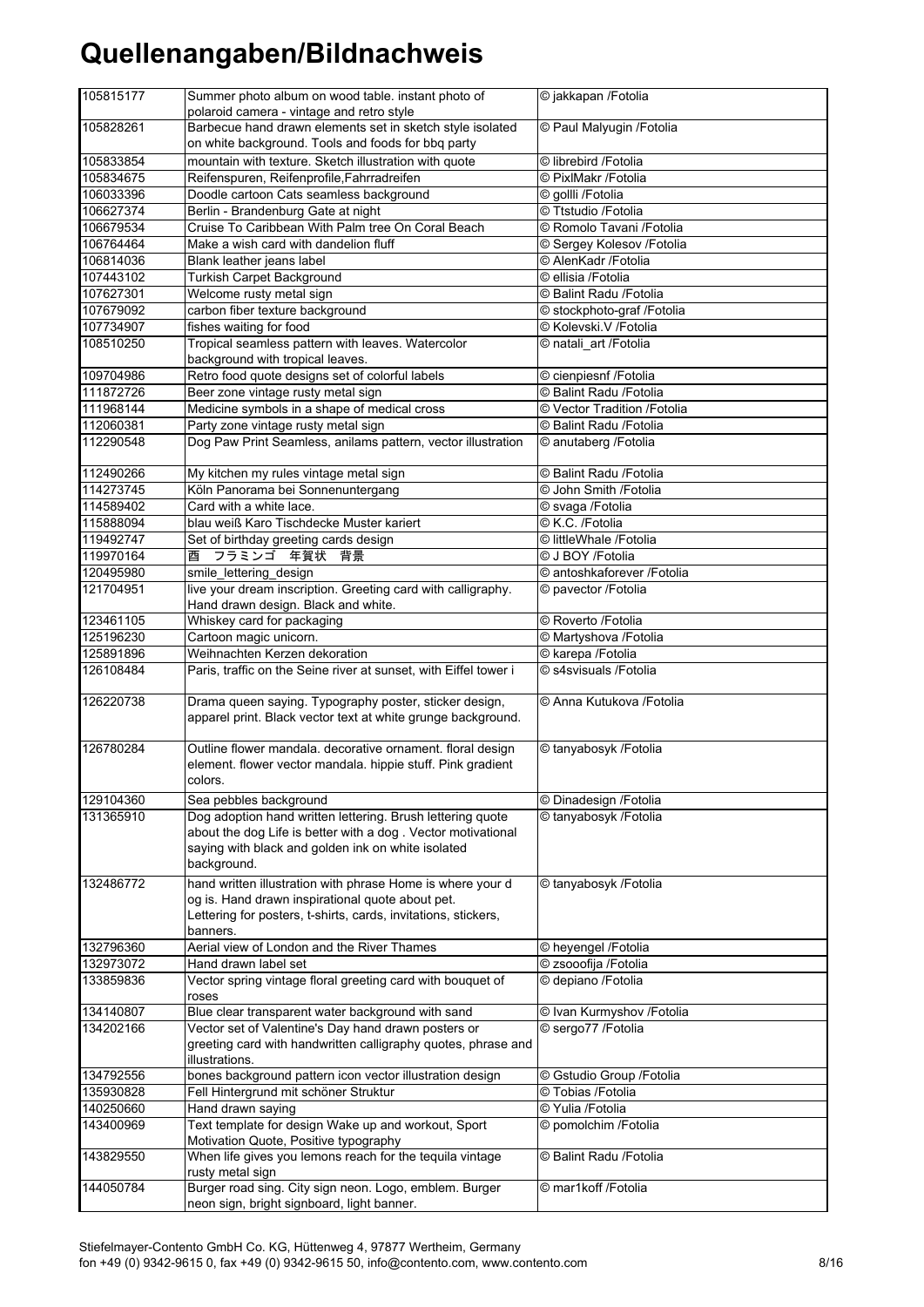| 144777415 | <b>Fabric Perfectly Seamless Texture</b>                                          | © Mesrop / Fotolia        |
|-----------|-----------------------------------------------------------------------------------|---------------------------|
| 145306400 | pineapple fruit fresh seamless pattern design vector<br>illustration eps 10       | © Jemastock / Fotolia     |
| 150481702 | Old cobblestone pavement view from above                                          | © Vlad Ivantcov / Fotolia |
| 155904738 | Emotional faces of cats and fish skeletons. Seamless<br>vector pattern            | © Maryna /Fotolia         |
| 157139492 | Black and white vector city map of Paris with well organized<br>separated layers. | © pbardocz / Fotolia      |
| 11357235  | Beautiful carpet isolated on white background                                     | mafffi                    |
| 72941866  | Karostoff mit Hirschen                                                            | by-studio                 |
| 157139633 | Black and yellow vector city map of Paris with well<br>organized separated layers | © pbardocz /Fotolia       |
| 194848851 | Rostige Wand                                                                      | Marten                    |
| 124631559 | Reifen, Winterreifen, Profil                                                      | Thomas Söllner            |
| 176295368 | seamless pattern with cute cartoon lama alpaca with unicorns                      | dromp                     |
| 157732394 | Oktoberfest 2017 background with ripped paper                                     | © pico /Fotolia           |

### **Bilder von Shutterstock**

Folgende Bilder von Shutterstock werden auf den Portalen und in Projekten der Stiefelmayer-Contento GmbH & Co. KG verwendet:

https://www.shutterstock.com/de

| 1. Bildnr.   | 2. Bildname                                                                                 | 3. Fotograf                                                      |
|--------------|---------------------------------------------------------------------------------------------|------------------------------------------------------------------|
| 16619557     | funny baby girl isolated on white background                                                | Elena Schweitzer/shutterstock.com                                |
| 54784477     | Wooden Background                                                                           | Umit Erdem/shutterstock.com                                      |
| 92786074     | Baby boy with retro camera                                                                  | Nejron Photo/shutterstock.com                                    |
| 95571802     | Splash in glass of whiskey and ice isolated on white                                        | Serhiy Shullye/shutterstock.com                                  |
|              | background                                                                                  |                                                                  |
| 99270161     | kitchen utensils on rack                                                                    | KSM photography/shutterstock.com                                 |
| 105593849    | Family having fun in summer, positive emotions only                                         | Pressmaster/shutterstock.com                                     |
| 112449698    | Ice cubes, mint leaves, lime and water splash on a white                                    | Lotus studio/shutterstock.com                                    |
|              | background                                                                                  |                                                                  |
| 118451029    | Ice cube and mint isolated on a white background                                            | givaga/shutterstock.com                                          |
| 123719041    | Extreme macro of red raspberry on white background.                                         | homydesign/shutterstock.com                                      |
| 158788226    | Three beautiful young woman sitting on bench in summer                                      | Africa Studio/shutterstock.com                                   |
|              | park                                                                                        |                                                                  |
| 159611549    | Beautiful chocolate tart sliced into pieces with small forks to                             | Simone van den Berg/shutterstock.com                             |
|              | serve                                                                                       |                                                                  |
| 160476122    | Stunning sensual outdoor portrait of young stylish fashion                                  | solominviktor/shutterstock.com                                   |
|              | couple kissing in summer in corn field behind rainy clouds                                  |                                                                  |
|              | and storm.                                                                                  |                                                                  |
| 160476122-BW | Stunning sensual outdoor portrait of young stylish fashion                                  | solominviktor/shutterstock.com                                   |
|              | couple kissing in summer in corn field behind rainy clouds                                  |                                                                  |
|              | and storm. Black Withe                                                                      |                                                                  |
| 165958526    | Portrait of beautiful bride. Wedding dress. Wedding<br>decoration                           | Pandorabox/shutterstock.com                                      |
| 181241966    | Portrait Of Family Lying On Grass In Countryside                                            | Monkey Business Images/shutterstock.com                          |
| 190769585    | Sponge cake with strawberries and vanilla cream                                             |                                                                  |
| 210818074    | Attractive young couple smiling at camera on white                                          | Lesya Dolyuk/shutterstock.com<br>wavebreakmedia/shutterstock.com |
|              | background                                                                                  |                                                                  |
| 236643568    | sponge cake covered in chocolate                                                            | koss13/shutterstock.com                                          |
| 246482026    | Bride and groom at wedding Day walking Outdoors on spring                                   | Hteam/shutterstock.com                                           |
|              | nature. Bridal couple, Happy Newlywed woman and man                                         |                                                                  |
|              | embracing in green park.                                                                    |                                                                  |
|              | Loving wedding couple outdoor. Bride and groom                                              |                                                                  |
| 262734242    | Happy young man. Portrait of handsome young man in casual g-stockstudio/shutterstock.com    |                                                                  |
|              | shirt keeping arms crossed and smiling while standing against                               |                                                                  |
|              | grey background                                                                             |                                                                  |
| 283561385    | Portrait of beautiful girl and horse in spring                                              | pirita/shutterstock.com                                          |
| 291405554    | Close up fashion portrait of beautiful woman wearing hipster                                | Ann Haritonenko/shutterstock.com                                 |
|              | plaid shirt, vintage colors, relax and having fun.                                          |                                                                  |
| 293000678    | Portrait of a male fully equipped tourist with backpack and the Master1305/shutterstock.com |                                                                  |
|              | camera on gray background                                                                   |                                                                  |
| 328111940    | wooden desk of bar interior place                                                           | S Photo/shutterstock.com                                         |
| 348940445    | Handsome confident young man in hat                                                         | Roman Samborskyi/shutterstock.com                                |
| 358761254    | Full length portrait of handsome confident young man in                                     | Dean Drobot/shutterstock.com                                     |
|              | checkered shirt standing over grey background                                               |                                                                  |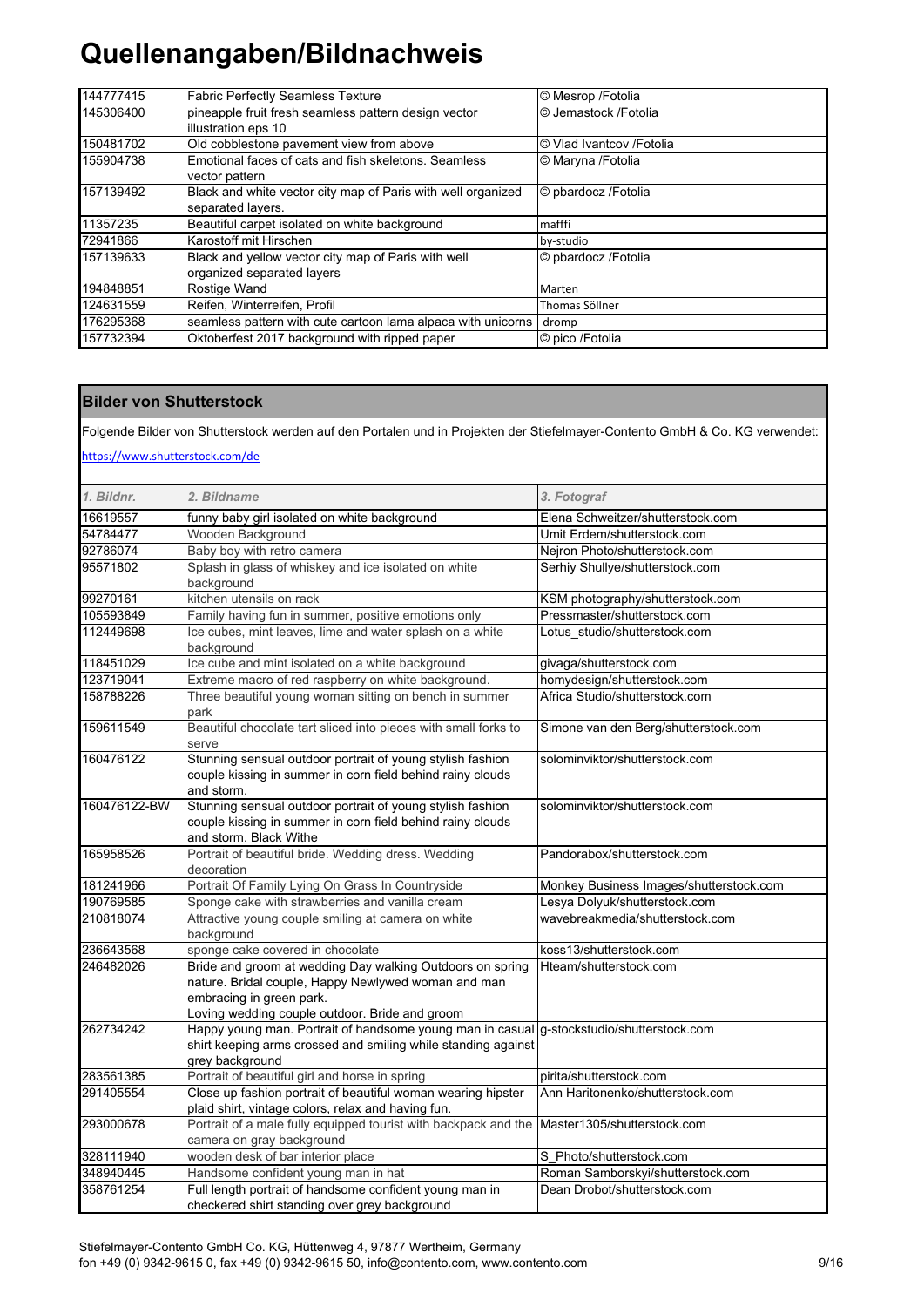| 377087647  | hocolate cake on a baking sheet                                                                                                                                                                               | Anatolii Riepin/shutterstock.com       |
|------------|---------------------------------------------------------------------------------------------------------------------------------------------------------------------------------------------------------------|----------------------------------------|
| 389591803  | creamy mango mousse cake on a white wood background.                                                                                                                                                          | Nataliya Arzamasova/shutterstock.com   |
|            | toning. selective focus                                                                                                                                                                                       |                                        |
| 422232049  | happy young family walking in park                                                                                                                                                                            | Lisa A/shutterstock.com                |
| 517623568  | Freshly sugar powdered mince pies                                                                                                                                                                             | Sven Hansche/shutterstock.com          |
| 41045749   | Green beer bottle with water splash isolated on white                                                                                                                                                         | artjazz/shutterstock.com               |
| 90192895   | 3 different sorts of chocolate in a stack                                                                                                                                                                     | Markus Mainka/shutterstock.com         |
| 93988348   | vintage tea porcelain. seamless pattern                                                                                                                                                                       | Lavandaart/shutterstock.com            |
| 106137056  | Colorful set of ornamental tiles from Portugal                                                                                                                                                                | DutchScenery/shutterstock.com          |
| 115565335  | Vintage Home Sweet Home Sign - Vector EPS10. Grunge                                                                                                                                                           | Callahan/shutterstock.com              |
|            | effects can be easily removed for a brand new, clean sign.                                                                                                                                                    |                                        |
| 118630681  | Vintage Metal Sign - Try Our Homestyle Hamburgers - Vector Callahan/shutterstock.com<br>EPS10. Grunge effects can be easily removed for a brand<br>new, clean design.                                         |                                        |
| 122968138  | Vintage retro happy birthday card, with fonts, grunge frame<br>and chevrons seamless background.                                                                                                              | newcorner/shutterstock.com             |
| 132939038  | Vintage Bistro Poster. Vector illustration.                                                                                                                                                                   | avian/shutterstock.com                 |
| 135394493  | beautiful cup poster                                                                                                                                                                                          | judilyn/shutterstock.com               |
| 151446740  | Vintage Bon Appetit Poster. Vector illustration.                                                                                                                                                              | avian/shutterstock.com                 |
| 158284265  | vector chalk wine set on chalkboard background                                                                                                                                                                | bioraven/shutterstock.com              |
| 174530291  | Retro Typography, "Enjoy your meal" vintage signs in many                                                                                                                                                     | Archiwiz/shutterstock.com              |
|            | languages. Vector menu design. Texture effects can be<br>turned off.                                                                                                                                          |                                        |
| 176565170  | cup of tea with love in hands, red heart teabag.                                                                                                                                                              | Ulyana Vyugina/shutterstock.com        |
| 192621941  | Ice cubes, mint leaves, lime and water splash on a white                                                                                                                                                      | Lotus_studio/shutterstock.com          |
|            | background. Mojito.                                                                                                                                                                                           |                                        |
| 196717520  | grape and glass with red wine on a black background                                                                                                                                                           | Igor Normann/shutterstock.com          |
| 211933195  | classic world map, illustration in vector format                                                                                                                                                              | mihai's place/shutterstock.com         |
| 236808625  | Close up of one dollar isolate on white background.                                                                                                                                                           | nimon/shutterstock.com                 |
| 273846239  | Abstract ethnic geometric pattern design for background or                                                                                                                                                    | ZWD/shutterstock.com                   |
|            | wallpaper.                                                                                                                                                                                                    |                                        |
| 293845259  | Grunge hi quality vector seamless texture pattern with<br>monuments ad famous landmarks from all over the world                                                                                               | pingebat/shutterstock.com              |
| 305054915  | Mandala. Vintage decorative elements. Oriental pattern,<br>vector illustration. Islam, Arabic, Indian, turkish, pakistan,<br>chinese, ottoman motifs                                                          | ViSnezh/shutterstock.com               |
| 322219376  | vintage aged wooden coarse background texture for<br>design, decorate concept.                                                                                                                                | chainarong06/shutterstock.com          |
| 339752021  | Walk of fame star on the granite floor                                                                                                                                                                        | Micra/shutterstock.com                 |
| 353354156  | Colorful Granite texture                                                                                                                                                                                      | Amankris/shutterstock.com              |
| 441118459  | Word cloud pattern. Phrase I love you in different languages<br>of the world. Vector seamless background on white.                                                                                            | Tanyadzu/shutterstock.com              |
| 452184397  | Flower Mandala. Vintage decorative elements. Oriental<br>pattern, vector illustration. Islam, Arabic, Indian, turkish,<br>pakistan, chinese, ottoman motifs                                                   | ViSnezh/shutterstock.com               |
| 528068158  | Retro film photo camera isolated on white background                                                                                                                                                          | finwal89/shutterstock.com              |
| 534913708  | rustic wood plank veneer floorboards backdrop with vignette.                                                                                                                                                  | chainarong06/shutterstock.com          |
| 381069952  | Gorgeous pattern from colorful floral Turkish, Moroccan,<br>Portuguese Azulejo tiles and border, ornaments. Islamic Art.                                                                                      | PGMart/shutterstock.com                |
| 1018124974 | modern, abstract, ethnic highly detailed abstract texture or<br>grunge background. For art texture,, and vintage paper or<br>border frame, damask pattern for carpet, rug, scarf, clipboard,<br>shawl pattern | patternlibrary_nes/shutterstock.com    |
| 1018122589 | modern, vintage, ethnic, highly detailed abstract texture or<br>grunge background. For art texture, grunge design, and<br>vintage paper or border frame, modern damask pattern for<br>carpet, rug, scarf      | patternlibrary_nes/shutterstock.com    |
| 37690858   | vintage wallpaper background                                                                                                                                                                                  | tommaso lizzul/shutterstock.com        |
| 177244931  | colorful abstract background of clean fresh concept, bright<br>background of white center for text, fun pink background of<br>green blue color background splash texture of flower petal<br>illustration      | somen/shutterstock.com                 |
| 55000201   | <b>Textured Green Background</b>                                                                                                                                                                              | Anna Designs/shutterstock.com          |
| 1011940273 | vintage tiles patterns antique seamless design in Vector<br>illustration                                                                                                                                      | torpong soontrakorn/shutterstock.com   |
| 732447112  | compass isolated on white background. Tool for Travel,<br>tourism and business.                                                                                                                               | Durch Good Luck Photo/shutterstock.com |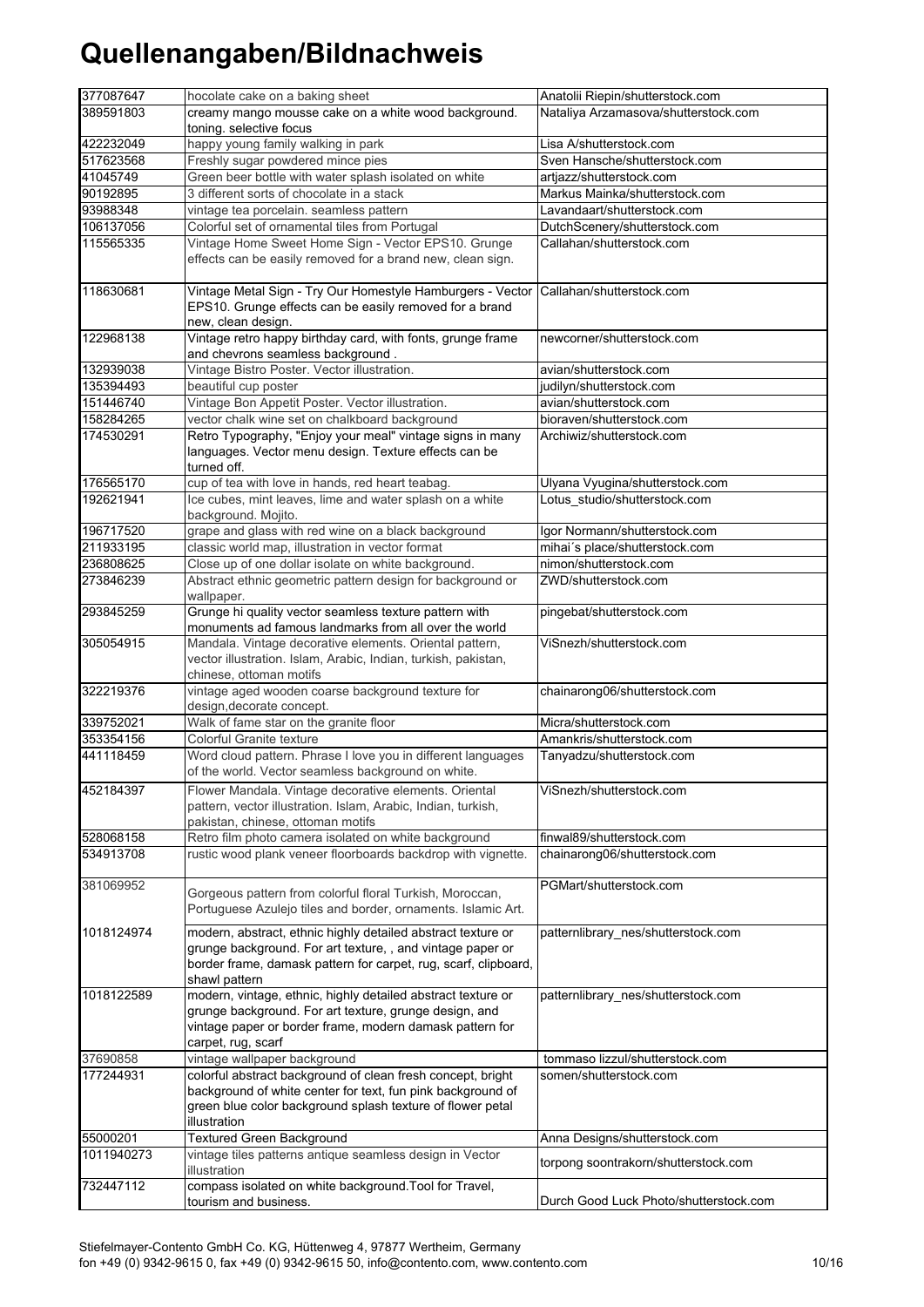| 1061089136 | Big set flowers. Victorian garden flowers. Classical botanical<br>vintage illustration.                                  | Durch Olga Korneeva/shutterstock.com        |
|------------|--------------------------------------------------------------------------------------------------------------------------|---------------------------------------------|
| 610965833  | Set of beautiful watercolor butterflies. blue, yellow, pink and                                                          |                                             |
|            | red butterfly illustration                                                                                               | Durch Anastasia Lembrik/shutterstock.com    |
| 519319516  | Merry Christmas text design. logo, typography. Usable as                                                                 |                                             |
|            | banner, greeting card, gift package etc.<br>Set Leaf. Exotics. Vintage vector botanical illustration.                    | Durch pa3x/shutterstock.com                 |
| 472492429  | Colorful.                                                                                                                | Durch Olga Korneeva/shutterstock.com        |
| 136912637  | black leather background                                                                                                 | Durch Eky Studio/shutterstock.com           |
| 696967720  | pattern terrazzo floor or marble beautiful old texture, polished                                                         | pramot/shutterstock.com                     |
|            | stone wall for background                                                                                                |                                             |
| 637621396  | Glass of water on a wooden table. Water was poured into the                                                              | Von SedovaY/shutterstock.com                |
|            | beaker. Selective focus. Shallow DOF. With lighting effects.<br>With copy space                                          |                                             |
| 560733091  | Hand written lettering Good vibes only made in vector.                                                                   | Von Anastasia Blair/shutterstock.com        |
| 1110192977 | The paddle out of a lone surfer at one of the UKs top surfing                                                            | Von Just Another Drone Guy/shutterstock.com |
|            | beaches - Saunton sands, Devon A single surfer paddling                                                                  |                                             |
|            | through turbulent water on a wooden surf board surrounded                                                                |                                             |
|            | by white water.                                                                                                          |                                             |
| 114452620  | Day of The Dead colorful Skull with floral ornament                                                                      | Von alicedaniel/shutterstock.com            |
| 250533073  | Coconut palm trees against sky                                                                                           | Von Atlantis Images/shutterstock.com        |
| 470924312  | Sitting Buddha isolated on blue background. Vector                                                                       | Anastasiya Zaplatina/shutterstock.com       |
|            | illustration. Indian, Buddhism, Spiritual motifs. Tattoo, yoga,<br>spirituality - Vektorgrafik                           |                                             |
| 1177541998 | Real photo of a vintage grey living room with a red armchair                                                             |                                             |
|            | standing between a stool and a shelf with books, radio and                                                               | Photographee.eu/shutterstock.com            |
| 450476095  | New apartment interior in grey with sofa, modern pouf, small                                                             | Photographee.eu/shutterstock.com            |
|            | table, two chairs and pattern carpet                                                                                     |                                             |
| 1097662019 | A grey chair standing on a patterned rug in front of black                                                               | Photographee.eu/shutterstock.com            |
|            | shelves and next to vases with plants in a botanic living room<br>Side angle view of a modern living room with blue rug, |                                             |
| 1060440422 |                                                                                                                          | Photographee.eu/shutterstock.com            |
| 748691548  | Mock up : Stylish minimalistic white marble table workplace                                                              | mirtmirt /shutterstock.com                  |
|            | with supplies, house plant. copy space for product display                                                               |                                             |
| 1066936697 | montage<br>Dark dining table with wooden chair and dry flower in vintage                                                 | Wintakorn Choemnarong /shutterstock.com     |
|            | design room                                                                                                              |                                             |
| 618284537  | Flower vases on the dining table                                                                                         | akachai studio /shutterstock.com            |
| 758741086  | Eindhoven, The Netherlands - December 19, 2015: Large                                                                    | J.Croese /shutterstock.com                  |
|            | wooden dining table with chairs in a modern interior                                                                     |                                             |
| 554246155  | Room with wood dining table, white chairs and industrial lamp                                                            | Photographee.eu/shutterstock.com            |
| 1040372191 | 3D rendering of modern kitchen in a loft                                                                                 | 2M media /shutterstock.com                  |
| 1038856093 | Blue and white cabinets in modern kitchen interior with                                                                  | Photographee.eu/shutterstock.com            |
|            | wooden floor                                                                                                             |                                             |
| 735243229  | White and wooden bathroom interior with a concrete and                                                                   | ImageFlow /shutterstock.com                 |
|            | wooden floor, a round bathtub and a double sink with a mirror                                                            |                                             |
|            | above it. A toilet in a glass stall. 3d rendering mock up                                                                |                                             |
| 1085882414 | New white brick bathroom interior with window view and                                                                   | Peshkova /shutterstock.com                  |
|            | equipment. Design, style and real estate concept                                                                         |                                             |
| 547769902  | Modern industrial loft conversion into a hipster minimalist                                                              | PlusONE /shutterstock.com                   |
|            | bathroom with vintage style metal roll-top bathtub and fresh                                                             |                                             |
|            | green potted plants in front of bright windows, 3d rendering                                                             |                                             |
|            |                                                                                                                          |                                             |
| 401695459  | gray wall in front of modern wooden separator modern                                                                     | united photo studio /shutterstock.com       |
|            | pendant lamp textured wood laminate flooring and cactus with<br>leather chair concept                                    |                                             |
| 720754192  | White bathroom interior with a blue mosaic, a white and blue                                                             | ImageFlow /shutterstock.com                 |
|            | floor, an oval tub, a double sink and two round mirrors. 3d                                                              |                                             |
|            | rendering mock up                                                                                                        |                                             |
| 792295321  | Living room in industrial style with leather sofa and brick wall                                                         | archideaphoto /shutterstock.com             |
|            |                                                                                                                          |                                             |
| 1040488600 | Patterned carpet in pink and blue living room interior with sofa                                                         | Photographee.eu /shutterstock.com           |
| 782650540  | against white wall with painting<br>Pouf and brown rug near white cupboard in natural dining                             | Photographee.eu /shutterstock.com           |
|            | room interior with white chairs, plants and wooden shelves                                                               |                                             |
|            |                                                                                                                          |                                             |
| 1024719505 | Minimalist industrial loft conversion living room with grey sofa                                                         | PlusONE /shutterstock.com                   |
|            | and tables against grunge concrete walls warmed by a                                                                     |                                             |
|            | suspended fireplace with burning fire                                                                                    |                                             |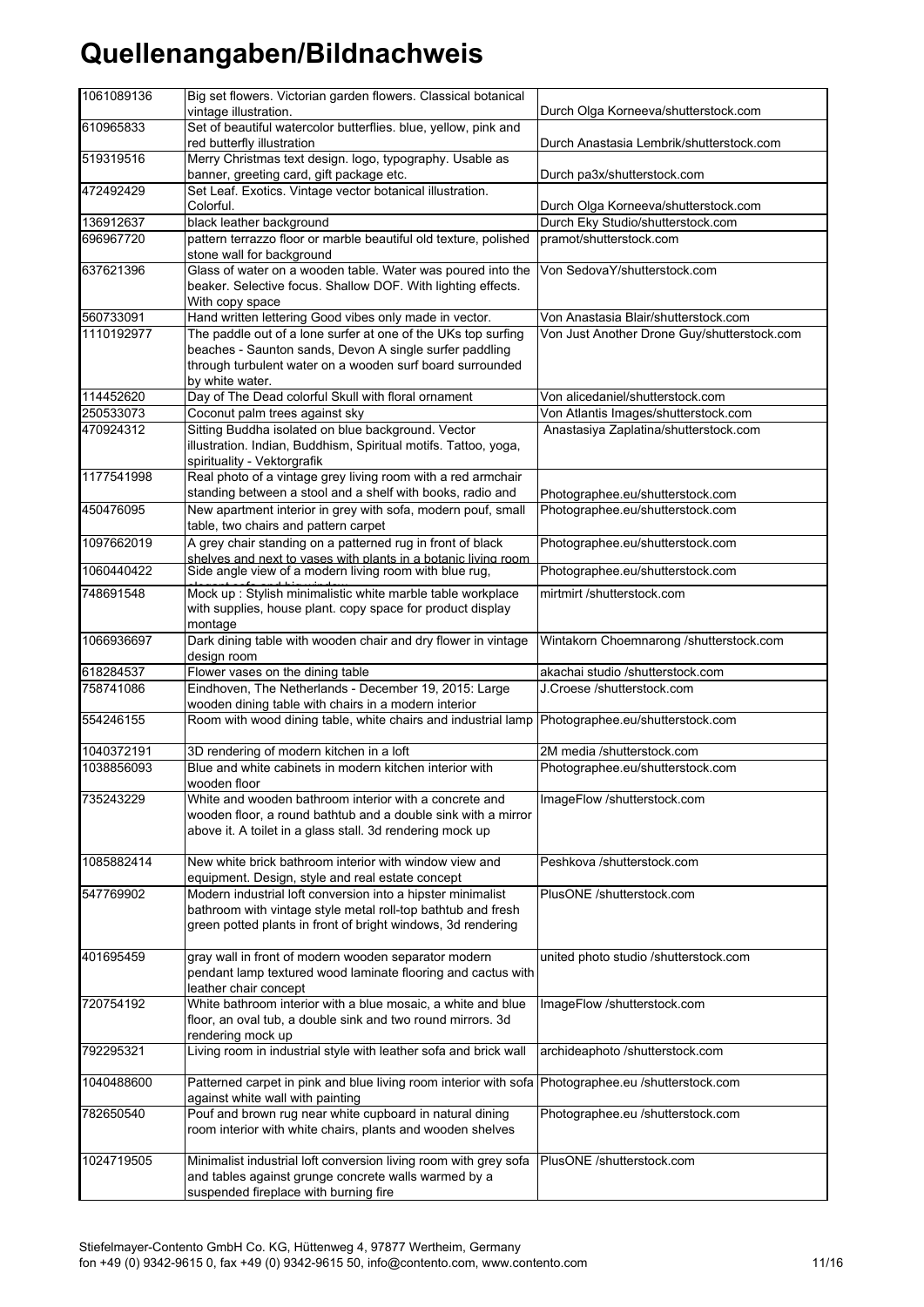| 530280598  | Spacious white room with pattern carpet, sofa and armchair                                                                     | Photographee.eu /shutterstock.com |
|------------|--------------------------------------------------------------------------------------------------------------------------------|-----------------------------------|
| 1051882742 | Bleached tabletop with copyspace over blurred kitchen<br>furniture with tools                                                  | Didecs /shutterstock.com          |
| 1070124839 | illustration top view over dining table in dining room. ceramic<br>dish decoration on wood and marble table. soft light color. | ttoilmatar /shutterstock.com      |
| 468201671  | Beklemmte Overlay-Struktur des Webmaterials. brüchiger<br>Hintergrund. abstrakte Halbtonvektorgrafik                           | Anna Timoshenko                   |
|            |                                                                                                                                |                                   |

### **Bilder von 123RF**

Folgende Bilder von 123RF werden auf den Portalen und in Projekten der Stiefelmayer-Contento GmbH & Co. KG verwendet: https://de.123rf.com/

| 1. Bildnr. | 2. Bildname                                                   | 3. Fotograf                        |
|------------|---------------------------------------------------------------|------------------------------------|
| 23933291   | vintage style chair and table in the café                     | © chillchill/123RF                 |
| 25111655   | illustration of color and black and white dartboard for darts | © scanrail/123RF                   |
|            | qame                                                          |                                    |
| 28356212   | portrait of happy smiling businessman, isolated on white      | © vgstudio/123RF                   |
|            | background                                                    |                                    |
| 32227215   | 3D-Rendering der modernen Wohnzimmer Innenraum                | © skdesign/123RF                   |
| 50298740   | ludo board game                                               | © pandawild/123RF                  |
| 60101520   | empty dining tables and chairs in european style ambiance     | © twinsterphoto/123RF              |
| 60902535   | Exotische rosa Flamingo, Zebra                                | © berry2046/123RF                  |
| 36224501   | Farbe Detail auf die Scheinwerfer eines Oldtimer              | © bizoon/123RF                     |
| 39756426   | Nahtlose Muster mit exotischen tropischen Blättern und        | © Nataslavetskaya/123RF            |
|            | Blüten                                                        |                                    |
| 74882191   | Terrazzo Boden Textur, poliert Stein Muster Wand              | © Pramot Pantadet/123RF            |
| 65106573   | Muster von Kaktus auf Blumenmarkt                             | © sakhorn saengtongsamarnsin/123RF |
| 14922663   | Schwarz und Weiß Terrazzo Textur                              | © studio306/123RF                  |
| 34394079   | Trend-Abbildung Rosa Objekt Pinsel violett exotischen         | © zenina/123RF                     |
| 46897492   | Aquarell Kaktusmuster                                         | © zenina/123RF                     |
|            |                                                               |                                    |

### **Bilder von Adobe Stock**

Folgende Bilder von Adobe Stock werden auf den Portalen und in Projekten der Stiefelmayer-Contento GmbH & Co. KG verwendet: https://stock.adobe.com/de

| 1. Bildnr. | 2. Bildname                                                                                                                 | 3. Fotograf                           |
|------------|-----------------------------------------------------------------------------------------------------------------------------|---------------------------------------|
| 6020463    | School bus isolated over white background                                                                                   | © philipus /stock.adobe.com           |
| 8319640    | Pills macro                                                                                                                 | © Andrzej Tokarski /stock.adobe.com   |
| 35922101   | round manhole cover                                                                                                         | © PRILL Mediendesign /stock.adobe.com |
| 54998528   | Green farm tractor                                                                                                          | © stefan1179 /stock.adobe.com         |
| 65536579   | Wheel of Retro Car                                                                                                          | © Murushki /stock.adobe.com           |
| 68475835   | Couple shoping                                                                                                              | © Halfpoint /stock.adobe.com          |
| 142495791  | <b>Black slate tile</b>                                                                                                     | © svetlana cherruty /stock.adobe.com  |
| 133486739  | abstract mosaic, ceramic tiles                                                                                              | serikhaih                             |
| 137992813  | solid stone texture tile                                                                                                    | serikbaib                             |
| 105462363  | Seamless hand drawn stripes pattern with aztec ethnic and<br>tribal ornament. Vector bright boho fashion illustration.      | <b>Omela</b>                          |
| 105459290  | Seamless stylized stripes pattern with aztec ethnic and tribal<br>ornament. Vector bright colors boho fashion illustration. | 0 <sub>mela</sub>                     |
| 130170150  | Textile                                                                                                                     | imagenavi                             |
| 130170140  | Textile                                                                                                                     | imagenavi                             |
| 111857896  | Portuguese tiles                                                                                                            | © nelson garrido silva                |
| 131885017  | <b>Traditional Portuguese tiles</b>                                                                                         | nelson garrido silva                  |
| 43595980   | grunge rays background                                                                                                      | orangeberry                           |
| 42454052   | Bulli <sub>2</sub>                                                                                                          | tournee                               |
| 12476125   | Grunge Background                                                                                                           | <b>Binkski</b>                        |
| 54958979   | <b>EAN-13</b>                                                                                                               | vitbon                                |
| 97691182   | Merry christmas label wreath gold deer low poly                                                                             | cienpiesnf                            |
| 39176917   | 39176917                                                                                                                    | jufo                                  |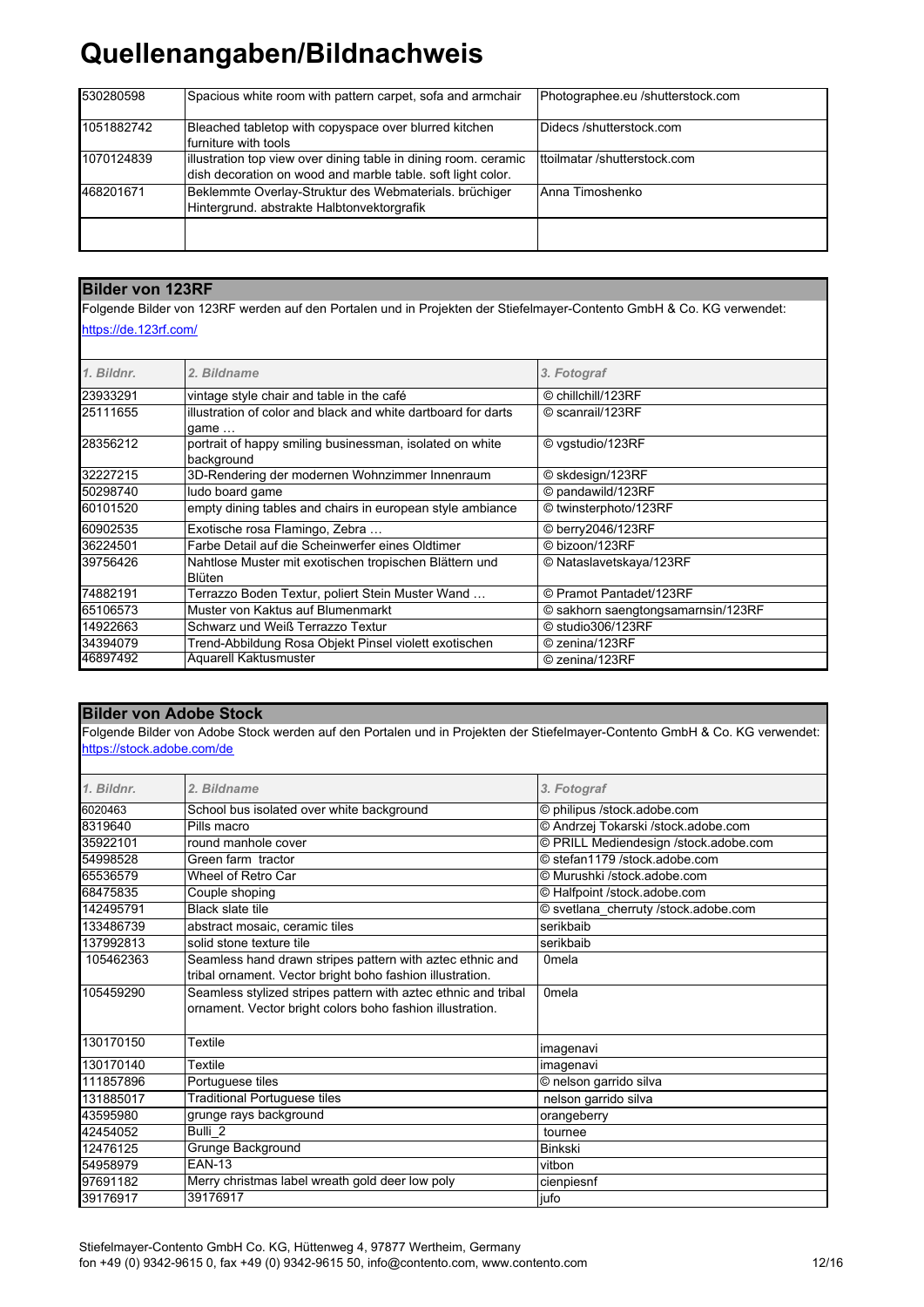| 164695529 | Black leather texture background with white seams                                  | KariDesign                    |
|-----------|------------------------------------------------------------------------------------|-------------------------------|
| 32497758  | Pfeilspiel mit Wurfpfeil                                                           | <b>Gina Sanders</b>           |
| 192318081 | Figure mandala for coloring<br>© Татьяна Путятина /stock.adobe.com                 |                               |
| 105471526 | Cute panda face                                                                    | elysart                       |
| 179118856 | Weihnachts Hintergrund                                                             | Karin & Uwe Annas             |
| 127817918 | santa claus flying on a sleigh crazy fast funny with his bag on                    | stockphoto-graf               |
|           | christmas gift present delivery panorama background blue                           |                               |
|           | stars / Weihnachtsmann rasant lustiug schnell auf Schlitten                        |                               |
|           | isoliert                                                                           |                               |
| 183755610 | Santa Claus on car delivering Christmas or New Year gifts at                       | Sergey Peterman               |
|           | snowy gray background                                                              |                               |
| 96523837  | Cute cartoon owls collection                                                       | lattesmile                    |
| 49863197  | Old Antique World Map on Mercators Projection                                      | © Rtimages/stock.adobe.com    |
| 139301590 | Pattern With Optical Illusion, Funnel, tightening, Funnel,                         | ©alex2016/stock.adobe.com     |
|           | tightening, background black and beige, texture, grunge, 3 d                       |                               |
|           |                                                                                    |                               |
| 49863197  | world map                                                                          | Rtimages/stock.adobe.com      |
| 249959987 | Macaw foliage illustration                                                         | © Rawpixel.com                |
| 218235069 | Log Cross Section                                                                  | © BillionPhotos.com           |
| 168439775 | Monstera plant leaves, the tropical evergreen vine isolated on                     | <b>O</b> Venus                |
| 257598080 | Tropical tree elements such as palm, banana, monstera and ol© Yumeee               |                               |
| 56217796  | Surfer on Blue Ocean Wave in the Tube Getting Barreled                             | © EpicStockMedia              |
| 281281049 | <b>Motocross</b>                                                                   | © VIAR PRO studio             |
| 10555537  | kite boarder action with sunset                                                    | © Eric Gevaert                |
| 185167674 | An athlete skier is jumping from high rock high in the mountain © yanik88          |                               |
| 144743346 | Wood table top on white abstract window glass background.Fd $\copyright$ hakinmhan |                               |
| 245066808 | <b>Fitness water bottle</b>                                                        | © Rawpixel.com                |
| 285795007 | white wood texture background, wide wooden plank panel patt © elovich              |                               |
| 224073716 | empty highway through modern city                                                  | ©zhu difeng - stock.adobe.com |
| 10555537  | kite boarder action with sunset                                                    | Eric Gevaert                  |
| 56217796  | Surfer on Blue Ocean Wave in the Tube Getting Barreled                             | EpicStockMedia                |
| 57105666  | winter couple                                                                      | drubig-photo                  |
| 60085527  | Young couple in love walking in the autumn park holding                            | Rock and Wasp                 |
|           | hands lo                                                                           |                               |
| 73943767  | Handzeichen Herz 4                                                                 | Tran-Photography              |
| 104660029 | Cute little retro car goes by wonderful countryside road at                        | Crimages                      |
|           | sunset                                                                             |                               |
| 129081067 | two babies wedding - boy and girl dressed as bride and                             | dashamuller                   |
|           | groom                                                                              |                               |
| 144878844 | Baby girl on the beach, by the sea. Selective focus.                               | yanadjan                      |
| 166942580 | Woman tourist at top of mountain at sunset outdoors during                         | JenkoAtaman                   |
|           | hike in summer                                                                     |                               |
| 178248699 | Young woman with pink hair stands behind a mirror                                  | <b>IVASHstudio</b>            |
| 178248708 | Beautiful woman with pink hair holds large bouquet with                            | <b>IVASHstudio</b>            |
|           | greenery and violet flowers                                                        |                               |
| 184070917 | Skier on piste running downhill in Alpine landscape.                               | Jag cz                        |
| 185167674 | An athlete skier is jumping from high rock high in the                             | yanik88                       |
|           | mountains.                                                                         |                               |
| 194821827 | Woman tourist at top of mountain at sunset outdoors during                         | JenkoAtaman                   |
|           | hike in summer                                                                     |                               |
| 197347016 | Jack russell cute give five snowing winter outdoor dog                             | Марина Колобанова             |
| 211751750 | Newborn baby boy portrait on white carpet closeup.                                 | ivan kmit                     |
|           | Motherhood and new life concept                                                    |                               |
| 224973950 | The expression of some organs of the body on the white                             | yongyut                       |
|           | space.                                                                             |                               |
| 287786184 | attractive bride and handsome bridegroom hugging and                               | <b>LIGHTFIELD STUDIOS</b>     |
|           | kissing with closed eyes                                                           |                               |
| 329315136 | Happy child having fun on summer vacation                                          | Sunny studio                  |
| 363283768 | couple in love walks at sunset in the sun                                          | Rock and Wasp                 |
| 367379633 | Young woman in lavender field on summer day                                        | New Africa                    |
| 367380811 | Young woman lying in lavender field on summer day                                  | New Africa                    |

### **Bilder von Depositphotos**

Folgende Bilder von Depositphotos werden auf den Portalen und in Projekten der Stiefelmayer-Contento GmbH & Co. KG

https://de.depositphotos.com/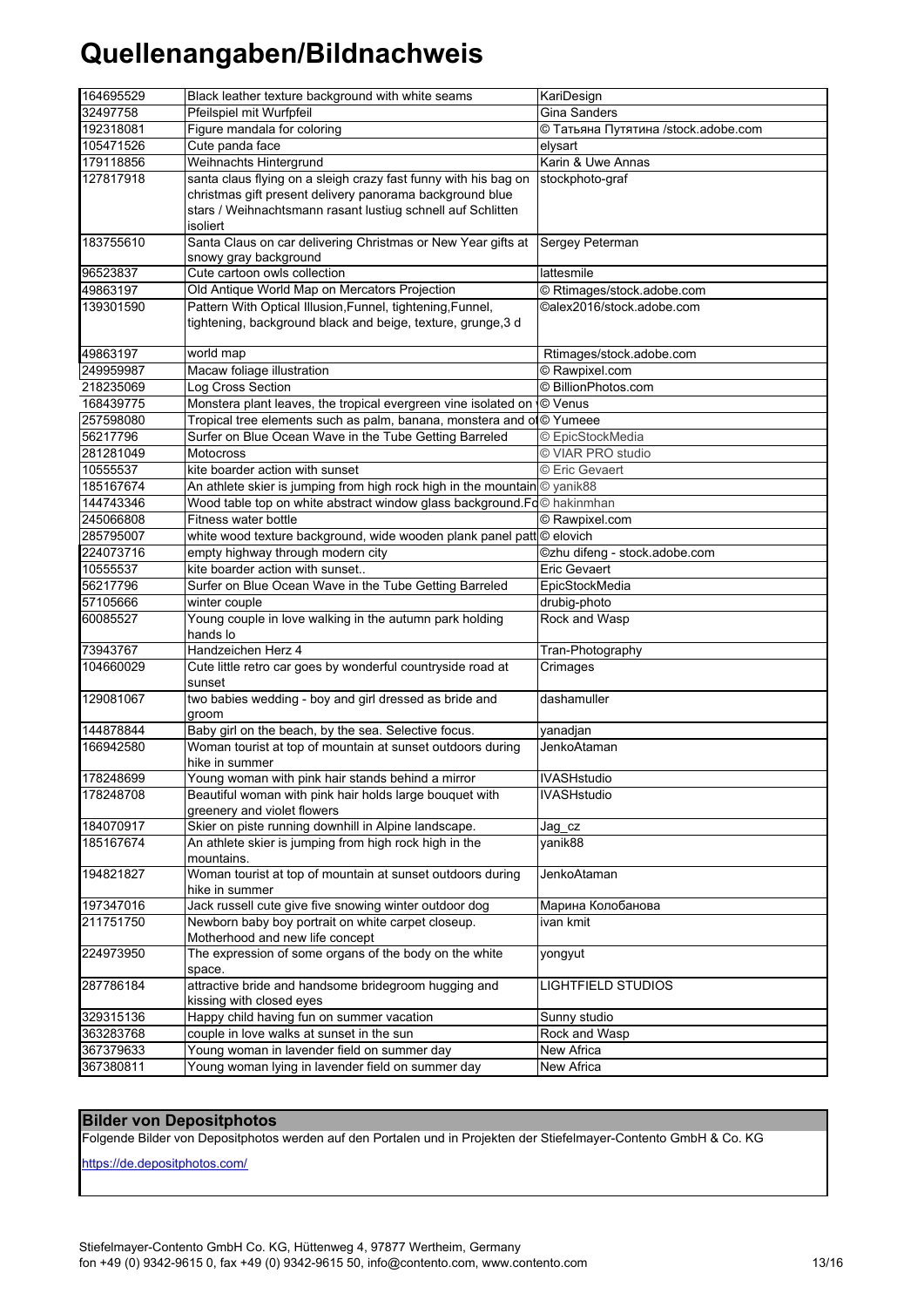| 1. Bildnr. | 2. Bildname                                      | 3. Fotograf                             |
|------------|--------------------------------------------------|-----------------------------------------|
| 1388871    | Hamburgers                                       | © by nikolasvn /Depositphotos.com       |
| 1397334    | Strawberry                                       | © by Sergey Mironov /Depositphotos.com  |
| 1737956    | Innenraum wohndesign                             | © by ashrafsaleh83 /Depositphotos.com   |
| 4908766    | Wohnzimmer innenraum, blick durch die offene Tür | © by baluev-1983 /Depositphotos.com     |
| 5016225    | Interior of modern kitchen                       | © by FotoStudioMegg /Depositphotos.com  |
| 7207713    | varius cup cake                                  | © by Orlando.B /Depositphotos.com       |
| 8620895    | Klacks                                           | © by tan4ikk /Depositphotos.com         |
| 10495952   | Graue wand                                       | © by antagonist /Depositphotos.com      |
| 10865686   | Koalabär                                         | © by lifeonwhite /Depositphotos.com     |
| 12674581   | Weihnachtskerzen                                 | © by chiyacat /Depositphotos.com        |
| 18670159   | Schoko muffin                                    | © by oleshdiz /Depositphotos.com        |
| 22744767   | Zwei Buddha-Figur                                | © by a41 cats /Depositphotos.com        |
| 25906891   | Flugzeug-Fenster mit Flügel und bewölkter Himmel | © by Andrey Kuzmin /Depositphotos.com   |
| 28372267   | Kerzenhalter Kerze                               | © by AppleEyesStudio /Depositphotos.com |
| 28754967   | Hochzeitstabelleneinstellung                     | © by loriklaszlo /Depositphotos.com     |
| 29213569   | Himbeeren Mini Kuchen                            | © by Iuliia /Depositphotos.com          |
| 29445231   | Frau entspannen auf dem Sofa essen Salat         | © by Wavebreakmedia /Depositphotos.com  |
| 30462131   | Teekanne und Tassen auf dem Regal                | © by auriso /Depositphotos.com          |
| 31590439   | Schokoladenkuchen mit Schlagsahne und cherry     | © by nalinrat /Depositphotos.com        |
| 10633676   | Großer Tümmler                                   | © by mschalke /Depositphotos.com        |

### **Bilder von MEV-Verlag**

https://mev.de/ Folgende Bilder von MEV-Verlag werden auf den Portalen und in Projekten der Stiefelmayer-Contento GmbH & Co. KG verwendet:

| 1. Bildnr. | 2. Bildname                                                   | 3. Fotograf           |
|------------|---------------------------------------------------------------|-----------------------|
| PC700308   | Junge Frau in weissem Gewand, nostalgisch                     | © MEV-Verlag, Germany |
| PC700309   | Zwei junge Frauen studieren Stadtplan                         | © MEV-Verlag, Germany |
| PC700310   | Zwei junge Frauen mit Stadtplan in Barcelona                  | © MEV-Verlag, Germany |
| PC700311   | Junge Frau mit MP3-Player                                     | © MEV-Verlag, Germany |
| PC700312   | Junge Frau mit Knopfhoerern                                   | © MEV-Verlag, Germany |
| PC700405   | Junger Mann, Portraet                                         | © MEV-Verlag, Germany |
| PC700406   | Junger Mann, Portraet                                         | © MEV-Verlag, Germany |
| PC700407   | Junger Mann in Lederjacke, Portraet                           | © MEV-Verlag, Germany |
| PC700408   | Junger Mann mit Bierflasche, Portraet                         | © MEV-Verlag, Germany |
| PC700501   | Paar im Herbst am Strand, mit Oldtimern und Hund              | © MEV-Verlag, Germany |
| PC700502   | Paar im Herbst am Strand, Nahaufnahme                         | © MEV-Verlag, Germany |
| PC700503   | Paar im Herbst am Strand, mit Oldtimer und Hund               | © MEV-Verlag, Germany |
| PC700504   | Mann und Frau lehnen jeweils aus ihrem Oldtimer heraus<br>und | © MEV-Verlag, Germany |
| PC700601   | Kleiner Junge sitzt auf Steg und planscht im Wasser           | © MEV-Verlag, Germany |
| PC700602   | Kleiner Junge sitzt auf Steg und zieht die Schuhe aus         | © MEV-Verlag, Germany |
| PC700603   | Kleiner Junge sitzt auf Steg und hat die Fuesse im Wasser     | © MEV-Verlag, Germany |
| PC700604   | Kleiner Junge umarmt Birkenstamm                              | © MEV-Verlag, Germany |
| PC700605   | Studentin bueffelt in Bibliothek                              | © MEV-Verlag, Germany |
| PC700606   | Studentin sitzt in Bibliothek                                 | © MEV-Verlag, Germany |
| PC700607   | Schuelerin sitzt an Arbeitsplatz                              | © MEV-Verlag, Germany |
| PC700608   | Schuelerin mit Ordner im Freien                               | © MEV-Verlag, Germany |
| PC700702   | Familie sitzt unter Baum                                      | © MEV-Verlag, Germany |
| PC700703   | Mutter und Vater tragen Kinder auf den Schultern              | © MEV-Verlag, Germany |
| PC700704   | Familie sitzt auf Steg                                        | © MEV-Verlag, Germany |
| PC700801   | Junge Leute feiern mit Alkohol                                | © MEV-Verlag, Germany |
| PC700805   | Junge Leute beim Rafting auf Fluss                            | © MEV-Verlag, Germany |
| PC700806   | Mann beim Rafting auf Fluss                                   | © MEV-Verlag, Germany |
| PC700807   | Junge Leute beim Rafting auf Fluss                            | © MEV-Verlag, Germany |
| PC700808   | Frauen beim Rafting auf Fluss                                 | © MEV-Verlag, Germany |
| PC700809   | Mann mit Fellmuetze am Strand, im Hintergrund Oldtimer        | © MEV-Verlag, Germany |
| PC700810   | Frau in Oldtimer, schminkt sich die Lippen nach               | © MEV-Verlag, Germany |
| PC700811   | Paar auf Landstrasse, Frau mit Benzinkanister                 | © MEV-Verlag, Germany |
| PC700901   | Junge Frau mit Kopfhoerer, zuhause                            | © MEV-Verlag, Germany |
| PC700902   | Junge Frau mit Kopfhoerer rockt                               | © MEV-Verlag, Germany |
| PC700903   | Drei junge Frauen vor dem Fernseher                           | © MEV-Verlag, Germany |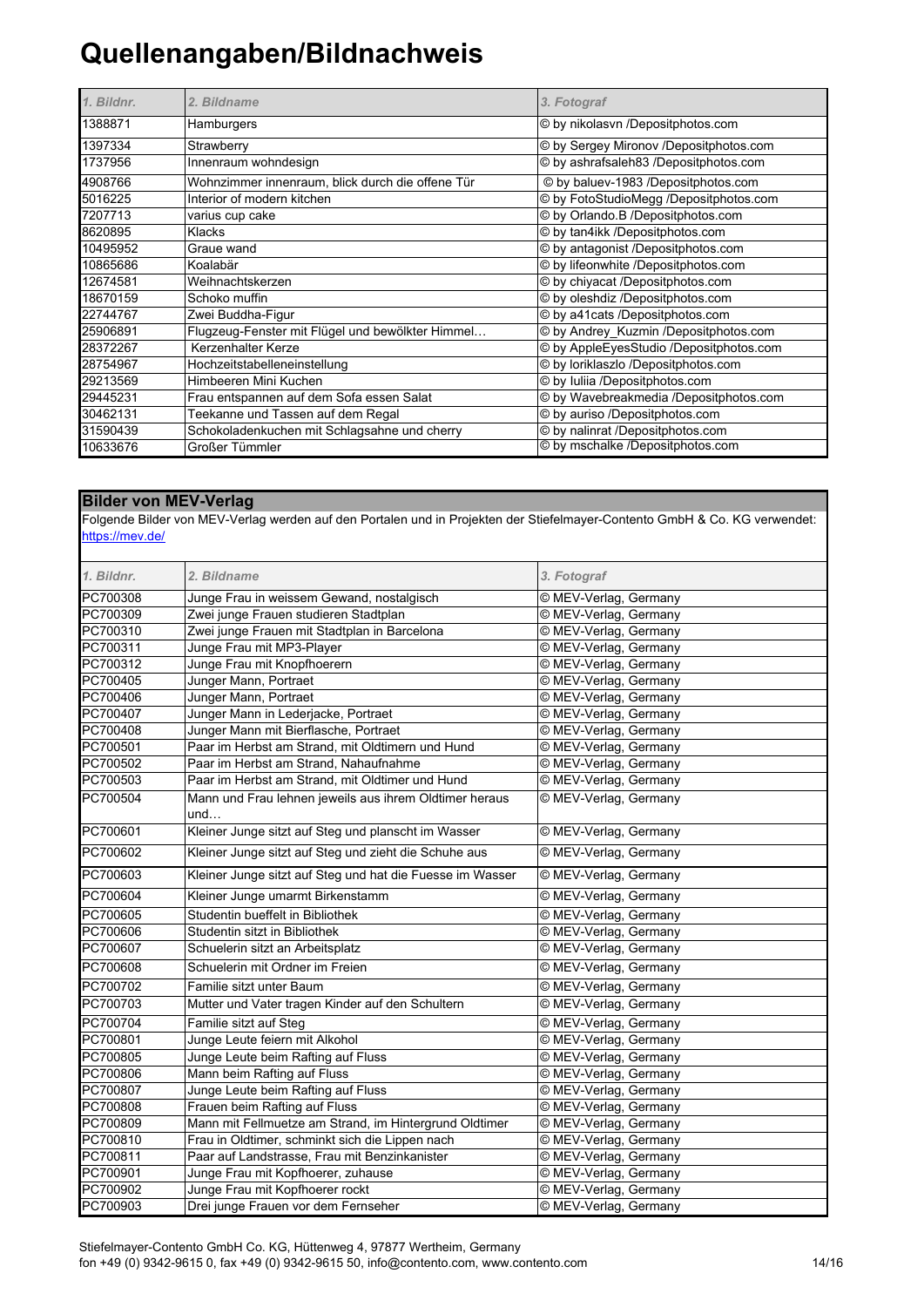| <b>Bilder von Thinkstock</b>                                                                                               |                                  |             |  |  |
|----------------------------------------------------------------------------------------------------------------------------|----------------------------------|-------------|--|--|
| Folgende Bilder von Thinkstock werden auf den Portalen und in Projekten der Stiefelmayer-Contento GmbH & Co. KG verwendet: |                                  |             |  |  |
| http://www.thinkstockphotos.de/                                                                                            |                                  |             |  |  |
| 1. Bildnr.<br>3. Fotograf<br>2. Bildname                                                                                   |                                  |             |  |  |
| <b>Stk178279rke</b>                                                                                                        | A banana peel lying on the floor | © Stockbyte |  |  |